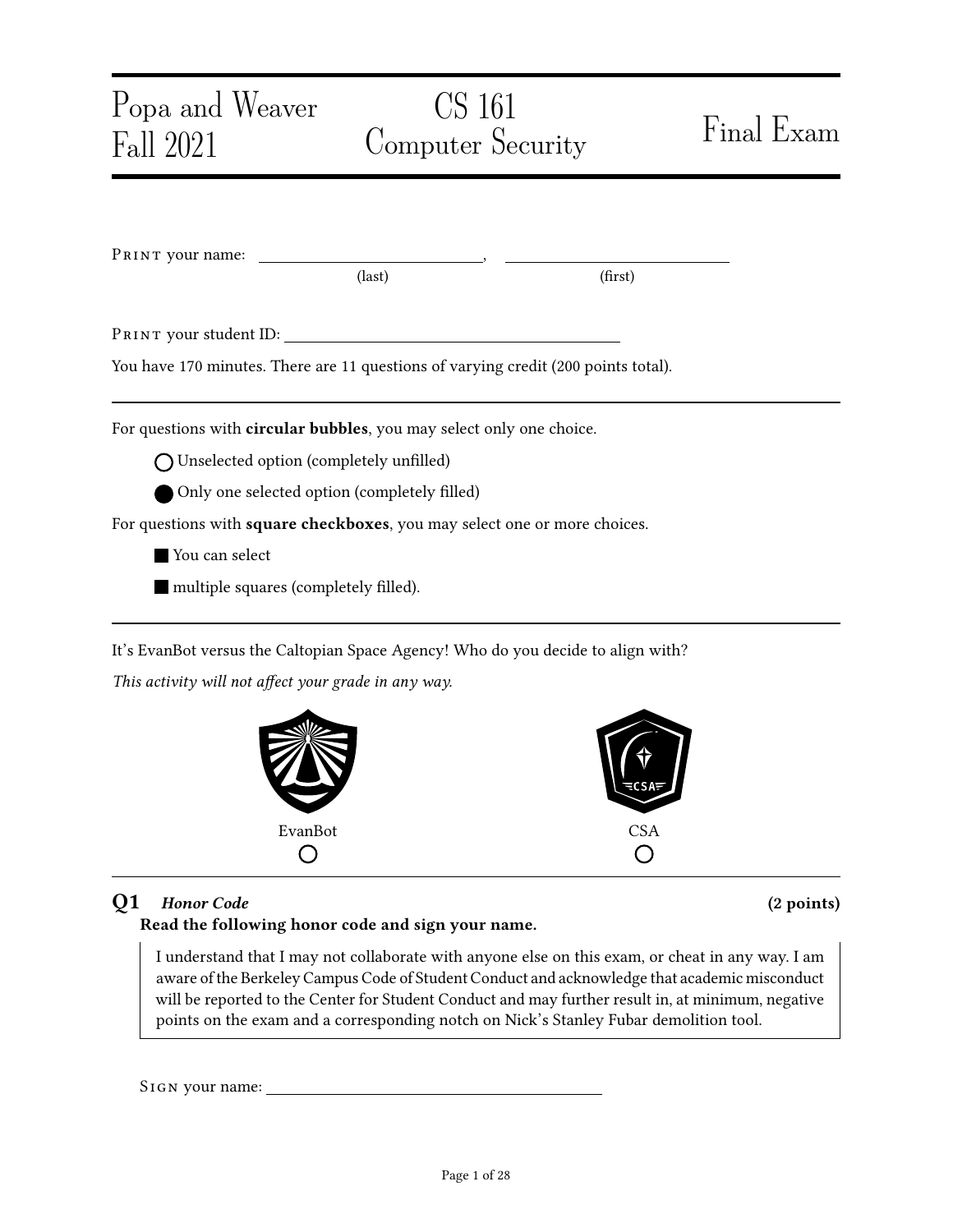### they use  $K$  to secure their communications using common cryptographic primitives. This is an example of security through obscurity.

Q2.2 A company hires an intern responsible for downloading and analyzing data from a database. The company grants this intern read/write access to the database containing relevant data.

Q2.1 TRUE or FALSE: Alice and Bob meet in-person to agree on a shared key K. After they separate,

True or False: This is a violation of the principle of least privilege.

 $\bigcap$  True  $\bigcap$  False

 $\bigcap$  True  $\bigcap$  False

Each true/false is worth 2 points.

- Q2.3 True or False: A secure PRNG is initialized with a high-entropy seed, then used to generate pseudorandom bits. It is computationally easy for an attacker who sees the pseudorandom bits to learn the seed.
	- $\bigcap$  True  $\bigcap$  False
- Q2.4 True or False: In Bitcoin, if someone has 51% compute power, they can forge transactions.

 $\bigcap$  True  $\bigcap$  False

Q2.5 True or False: The same origin-policy (SOP) determines which cookies a browser will include in an HTTP request.

 $\bigcap$  True  $\bigcap$  False

- Q2.6 True or False: If Mallory successfully executes a DHCP spoofing attack, Alice can no longer rely on the end-to-end security guarantees provided by TLS.
	- $\bigcap$  True  $\bigcap$  False
- Q2.7 True or False: UDP guarantees that packets which are delivered are delivered in order, though it does not guarantee that any given packet is actually delivered.
	- $\bigcap$  True  $\bigcap$  False
- Q2.8 True or False: The TLS layer is responsible for retransmitting TLS packets if they get dropped.

 $\bigcap$  True  $\bigcap$  False

Q2.9 True or False: RSA TLS and Diffie-Hellman TLS would both still be safe from replay attacks, even if all clients used the same, fixed value as the client random.

Q2.10 True or False: RSA TLS provides the property of forward secrecy, but Diffie-Hellman TLS does not.

 $\bigcap$  True  $\bigcap$  False





 $\bigcap$  True  $\bigcap$  False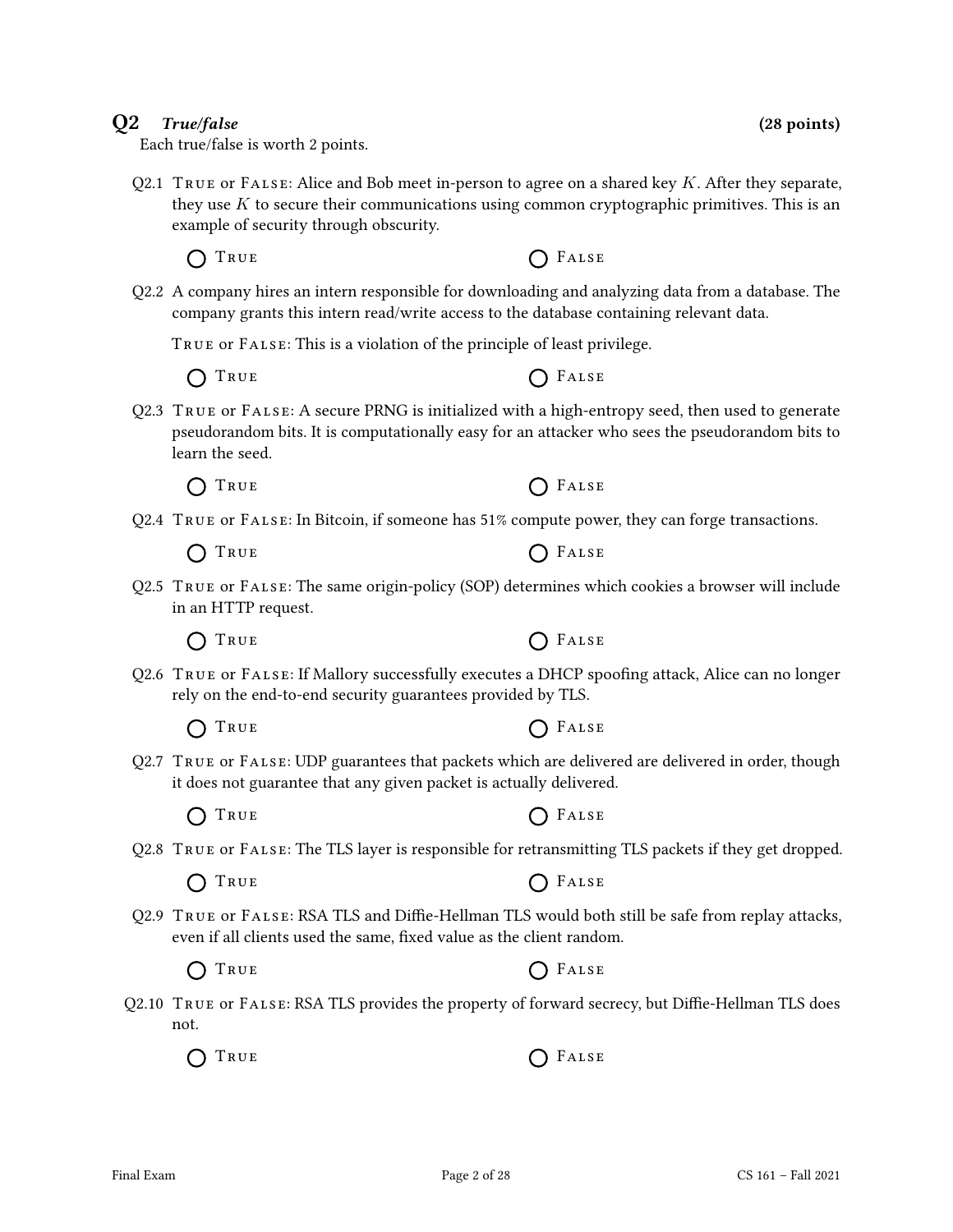Q2.11 True or False: If MD5 is used to hash the domain names, then domain enumeration is possible in NSEC3.

True False

Q2.12 True or False: Specification-based detection is easier to manage than signature-based detection, because you can easily reuse specifications collected from the security community.

True False

Q2.13 True or False: One method of determining if some code is malware is running it in a sandbox (isolated environment) and detecting malicious behavior.

 $\bigcap$  True  $\bigcap$  False

Q2.14 True or False: After Alice chooses three nodes in the Tor network to form a circuit, it is possible to establish a connection to all three nodes in parallel.

| O TRUE | $O$ FALSE |
|--------|-----------|
|--------|-----------|

Q2.15 (0 points) EvanBot is a real bot.

 $\bigcap$  True  $\bigcap$  False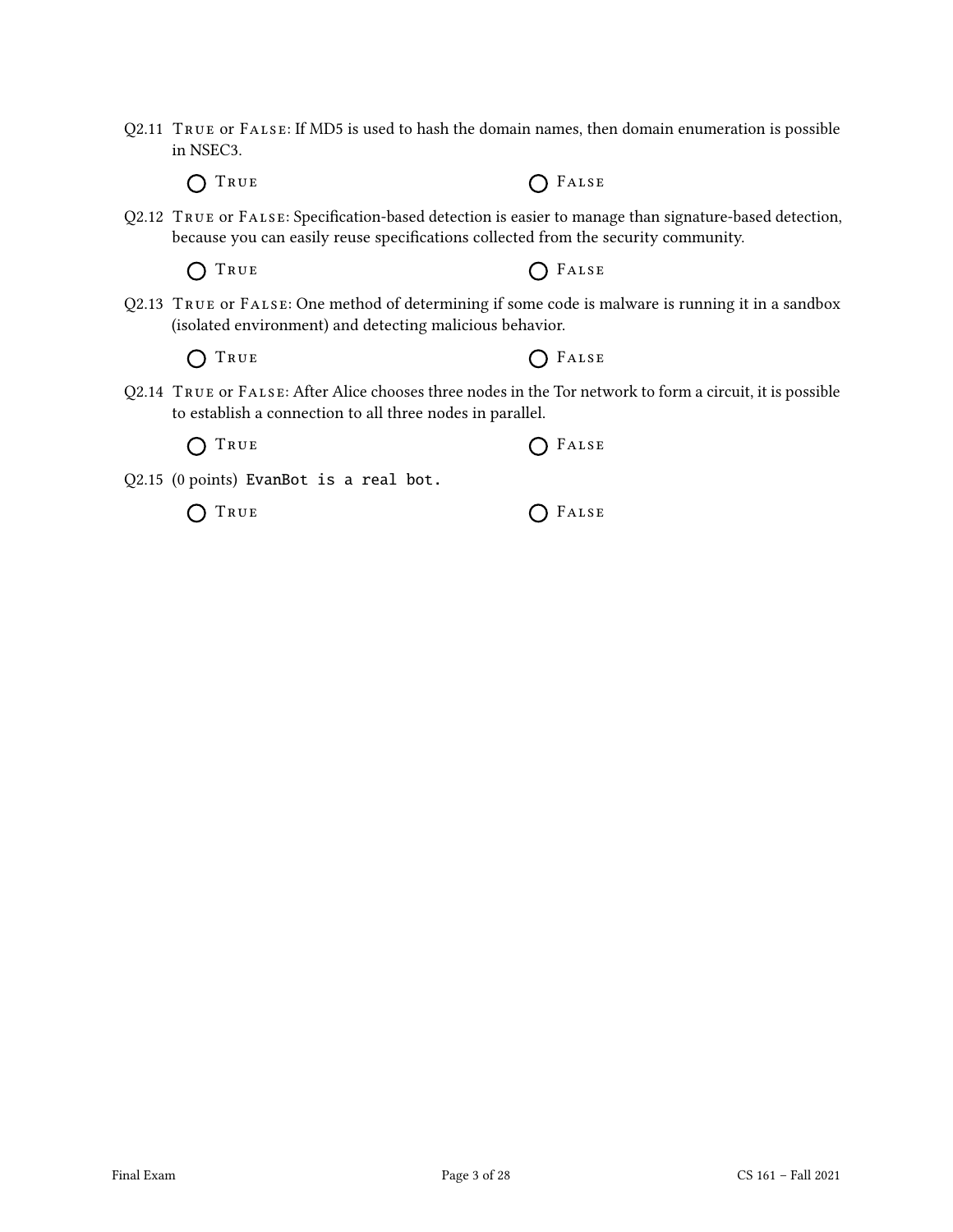### Q3 Echo, Echo, Echo (16 points)

Consider the following vulnerable C code:

```
1 \#include < stdio . h>
 2 \mid \# \text{include} \leq stdlib.h>
 3
 4 char name [32];
 5
6 void echo (void) {
 7 char e cho str \lceil 16 \rceil;
8 printf ("What do you want me to echo back?\n");
9 \qquad \text{gets } ( \text{echo\_str} );10 \vert printf ("%s\n", echo_str);
11}
12
13 int main (void) {
14 printf ("What's your name?\n");
15 fread (name, 1, 32, stdin);
16 printf ("Hi %s\n", name);
17
18 while (1) {
19 echo ();
20 }
21
22 return 0;
23 }
```
Assume you are on a little-endian 32-bit x86 system. Assume that there is no compiler padding or additional saved registers in all questions. For the first 4 parts, assume that no memory safety defenses are enabled.

Q3.1 (2 points) Assume that execution has reached line 8. Fill in the following stack diagram. Assume that each row represents 4 bytes.

|                                                                                      | <b>Stack</b> |  |
|--------------------------------------------------------------------------------------|--------------|--|
|                                                                                      |              |  |
|                                                                                      |              |  |
|                                                                                      | RIP of echo  |  |
|                                                                                      | SFP of echo  |  |
|                                                                                      |              |  |
|                                                                                      |              |  |
| $\bigcap$ (1) - RIP of main; (2) - SFP of main; (3) - echo_str[0]; (4) - echo_str[4] |              |  |

```
\bigcap (1) - SFP of main; (2) - RIP of main; (3) - echo_str[0]; (4) - echo_str[4]
```
 $\bigcap$  (1) - RIP of main; (2) - SFP of main; (3) - echo\_str[12]; (4) - echo\_str[8]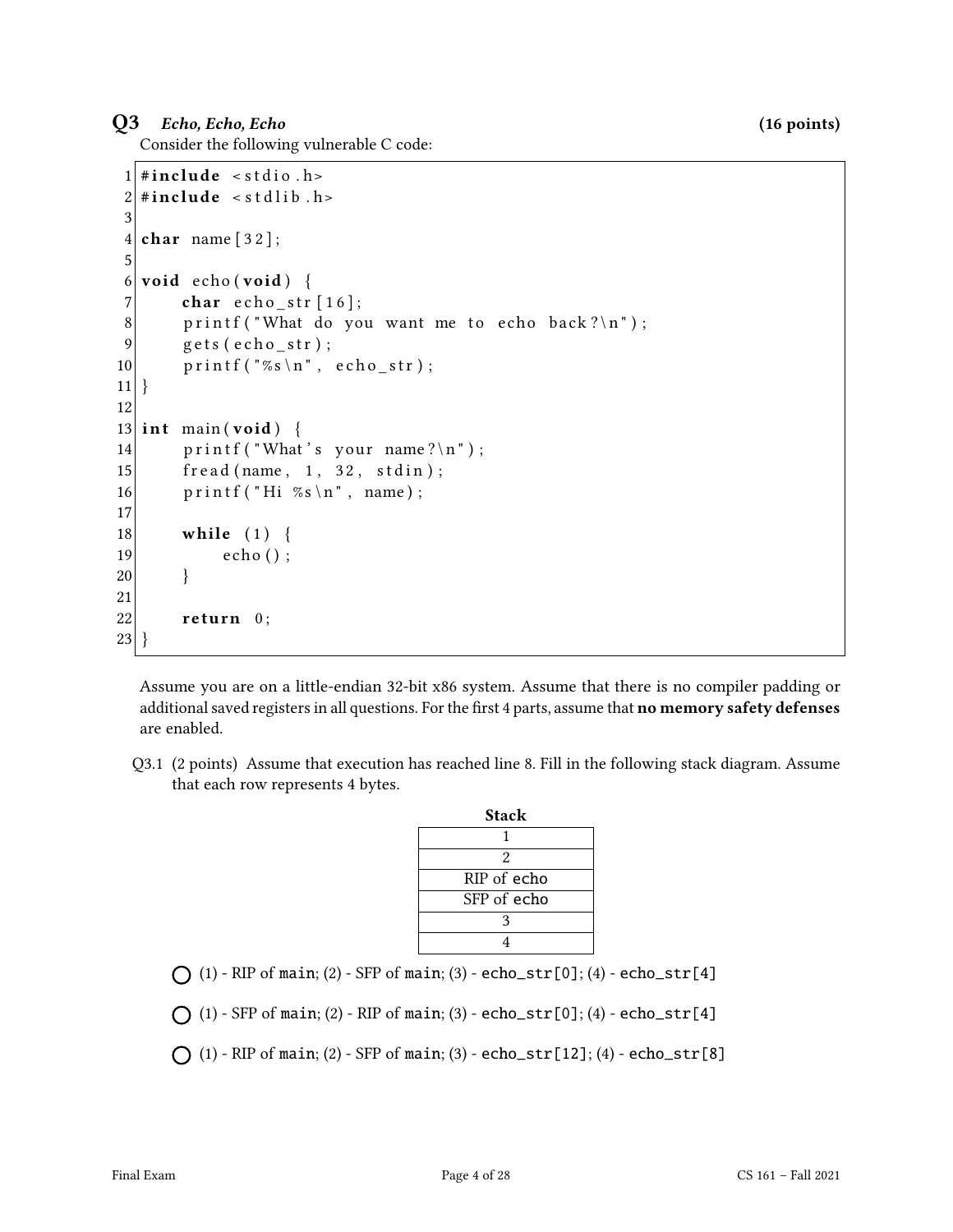Q3.2 (3 points) Using GDB, you find that the address of the RIP of echo is 0x9ff61fc4.

Construct an input to gets that would cause the program to execute malicious shellcode. Write your answer in Python 2 syntax (like in Project 1). You may reference SHELLCODE as a 16-byte shellcode.

Q3.3 (4 points) Which of the following defenses on their own would prevent an attacker from executing the exploit above? Select all that apply.

above

| $\Box$ Stack canaries         | $\Box$ ASLR        |
|-------------------------------|--------------------|
| $\Box$ Pointer authentication | $\Box$ None of the |

- Non-executable pages
- Q3.4 (5 points) Assume that non-executable pages are enabled so we cannot execute SHELLCODE on stack. We would like to exploit the system(char \*command) function to start a shell. This function executes the string pointed to by command as a shell command. For example, system("ls") will list files in the current directory.

Construct an input to gets that would cause the program to execute the function call system("sh"). Assume that the address of system is 0xdeadbeef and that the address of the RIP of echo is 0x9ff61fc4. Write your answer in Python 2 syntax (like in Project 1).

Hint: Recall that a return-to-libc attack relies on setting up the stack so that, when the program pops off and jumps to the RIP, the stack is set up in a way that looks like the function was called with a particular argument.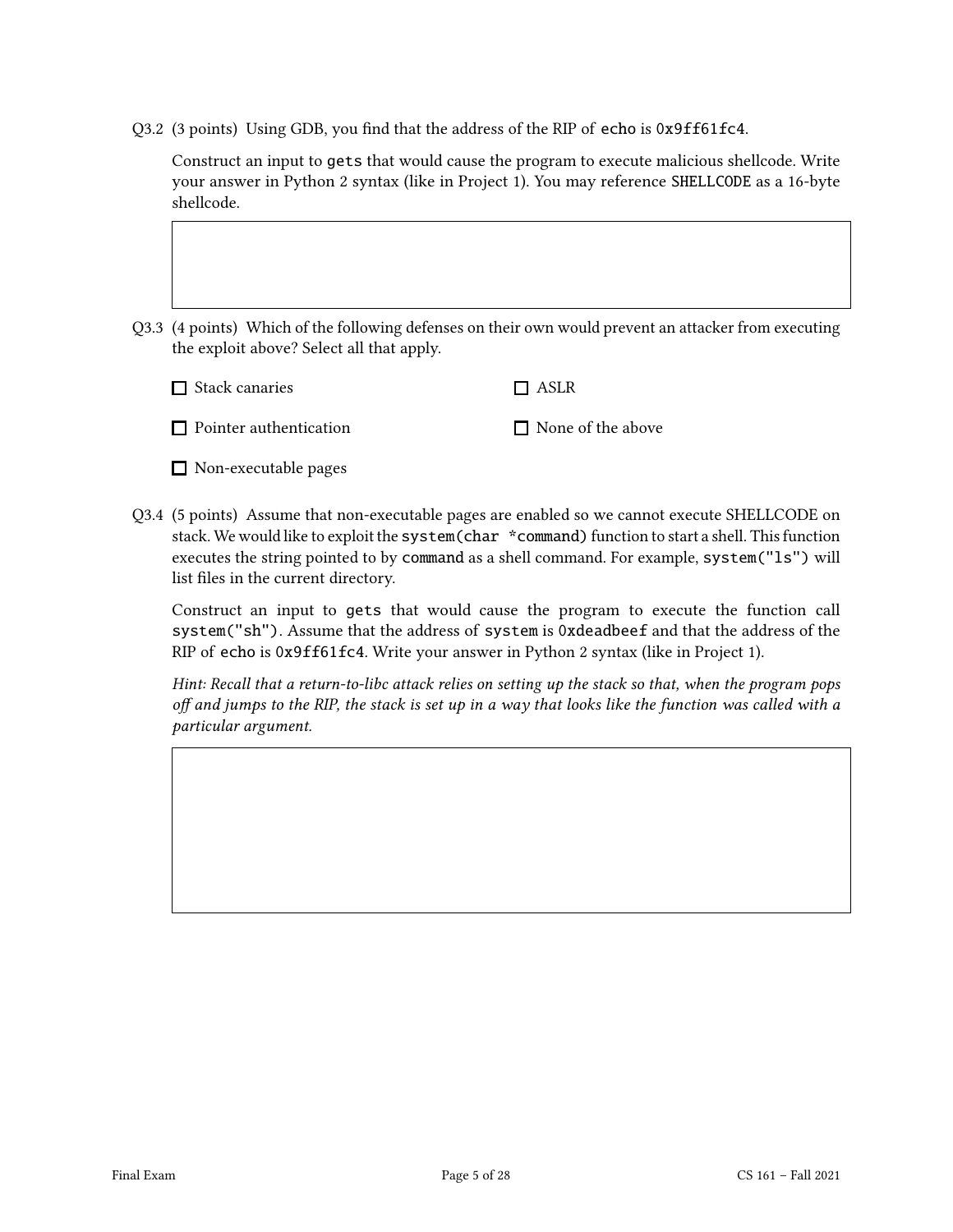Q3.5 (2 points) Assume that, in addition to non-executable pages, ASLR is also enabled. However, addresses of global variables are not randomized.

Is it still possible to exploit this program and execute malicious shellcode?

 $O$  Yes, because you can find the address of both name and system

- $\bigcap$  Yes, because ASLR preserves the relative ordering of items on the stack
- No, because non-executable pages means that you can't start a shell
- No, because ASLR will randomize the code section of memory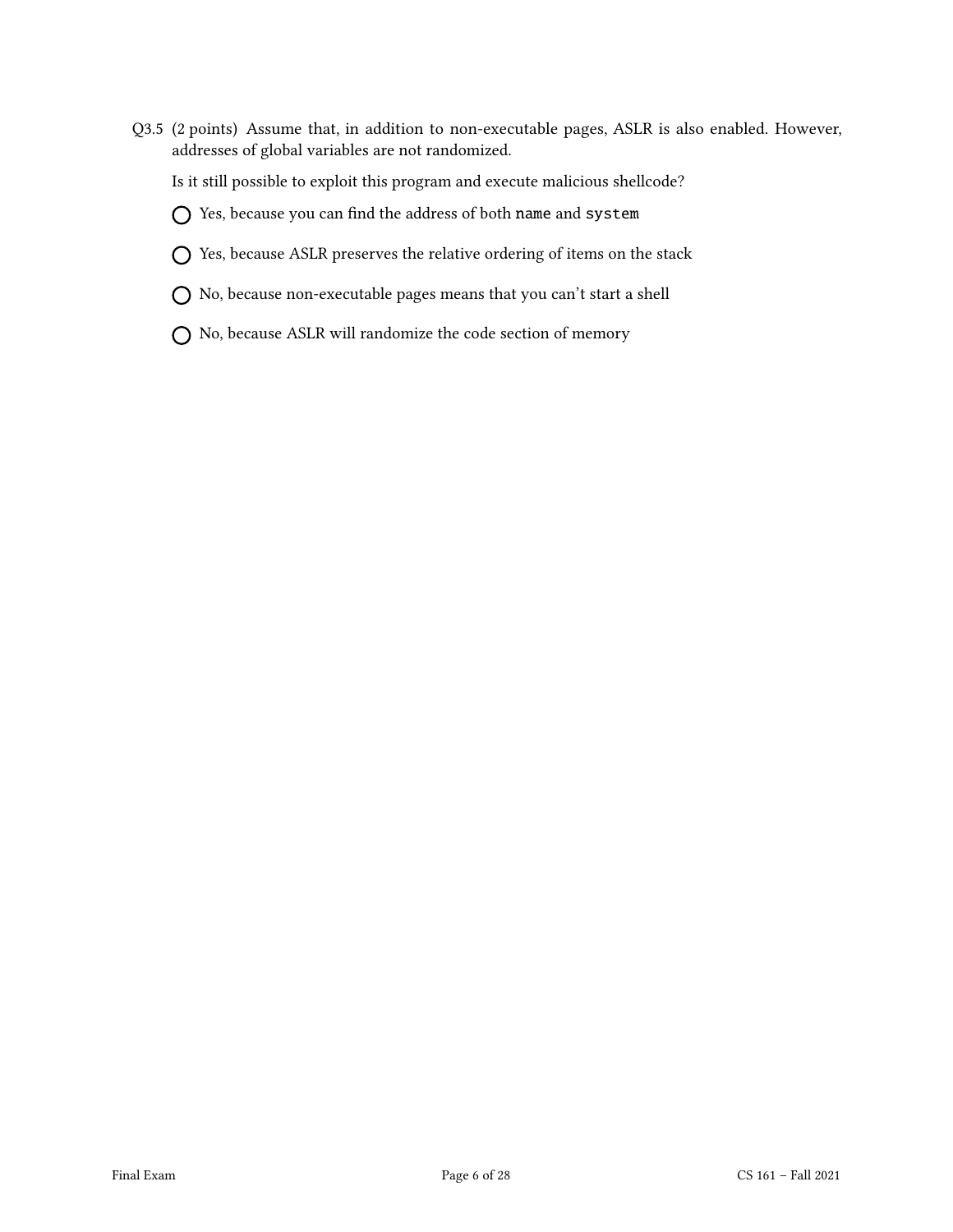### Q4 Challenge-Response (28 points)

Clarification during exam: Weak unforgeability and unforgeability mean that the attacker is trying to directly authenticate to Bob, while Alice is offline.

Suppose that Alice wants to authenticate herself to Bob, such that Bob knows that he is talking to Alice. Formally, Bob wants to verify that Alice knows some fixed secret  $K$  (which Bob may not necessarily know). One common method of authentication is challenge-response authentication, which has two main phases:

- Challenge: Bob generates a challenge  $C$ , and sends  $C$  to Alice.  $C$  may be different each time Alice wants to authenticate herself.
- Response: Alice uses the challenge C and her secret K in order to construct a response R, and she sends  $R$  to Bob. If Bob successfully verifies the response, Bob knows that he is talking to Alice.

Consider the following properties of challenge-response authentication:

- Weak unforgeabilty: An adversary that does not know  $K$  should not be able to authenticate to Bob. Assume that the adversary has not observed any past authentication rounds between Alice and Bob.
- Unforgeabilty: An adversary that does not know  $K$  should not be able to authenticate to Bob. Assume that the adversary has observed (but not been a MITM in) past, successful authentication rounds between Alice and Bob.
- Weak key secrecy: A passive adversary that observes any number of authentication rounds between Alice and Bob cannot recover K.
- Key secrecy: An active adversary that is a MITM for any number of authentication rounds between Alice and Bob cannot recover K.

For each challenge-response authentication scheme, select the property or properties that the scheme possesses. Assume that:

- Enc/Dec is a semantically secure asymmetric encryption scheme.
- Sign/Verify is a secure, unforgeable digital signature scheme.

Q4.1 (4 points) **Scheme 1**:  $K$  is a 128-bit random key known to both Alice and Bob.

Challenge: Bob generates a new asymmetric key pair  $(SK_B, PK_B)$  and sends the challenge  $C = PKB$ .

Response: Alice sends the response  $R = \text{Enc}(PK_B, K)$ . Bob verifies that  $\text{Dec}(SK_B, R)$  is equal to  $K<sub>1</sub>$ 

| $\Box$ Weak unforgeabilty | $\Box$ Weak key secrecy | □ None of the above |
|---------------------------|-------------------------|---------------------|
|---------------------------|-------------------------|---------------------|

□ Unforgeabilty  $\Box$  Key secrecy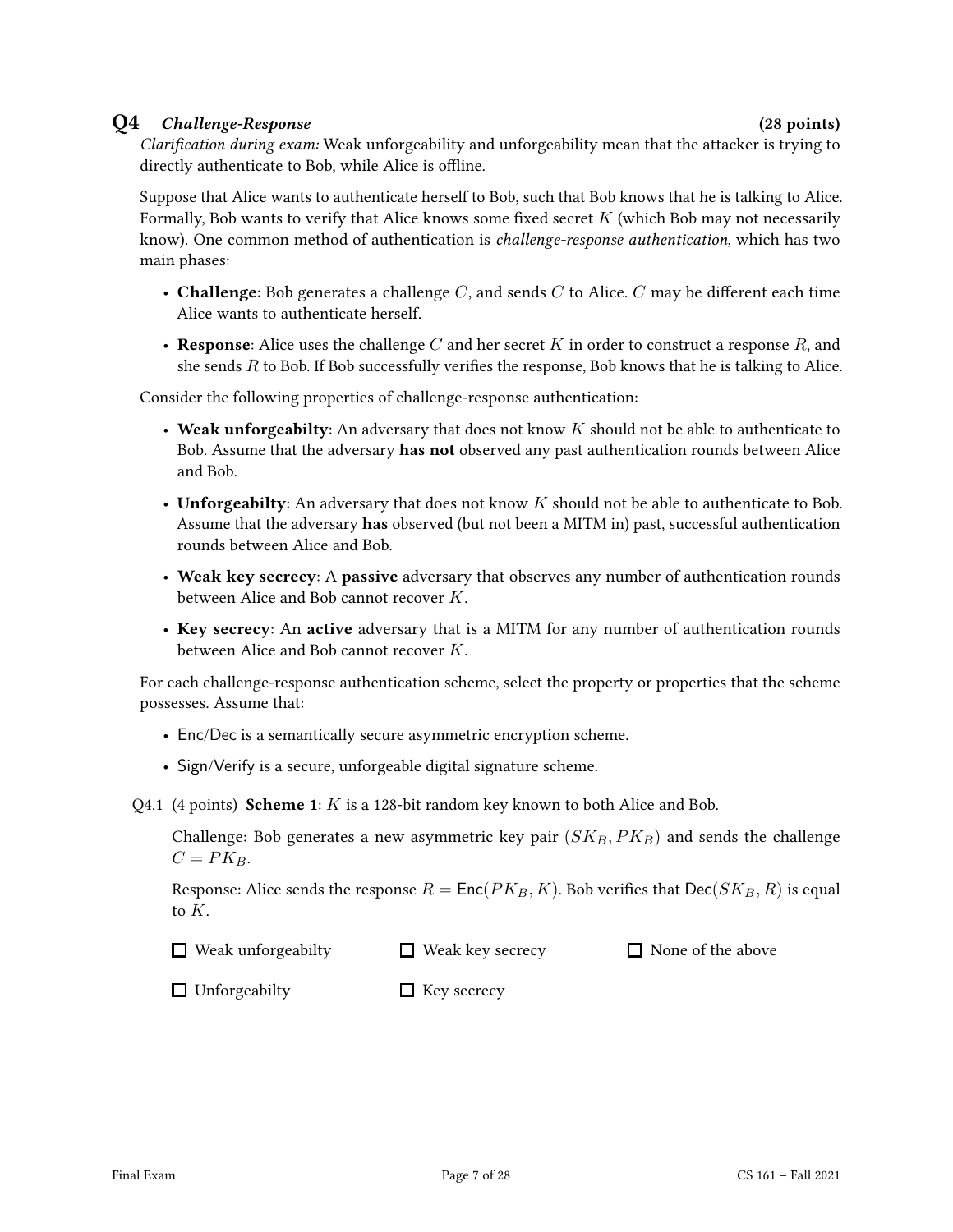| Q4.2 (4 points) Scheme 2: $K = SK_A$ is a private key known only to Alice. Bob knows Alice's public<br>key $PK_A$ .                           |                                                                                                     |                          |  |
|-----------------------------------------------------------------------------------------------------------------------------------------------|-----------------------------------------------------------------------------------------------------|--------------------------|--|
| Challenge: Bob sends a challenge $C = r$ , where r is a randomly chosen, 256-bit number.                                                      |                                                                                                     |                          |  |
| Response: Alice sends the response $R = \text{Sign}(SK_A, C)$ . Bob verifies that Verify( $PK_A, R$ ) returns<br>true.                        |                                                                                                     |                          |  |
| $\Box$ Weak unforgeabilty                                                                                                                     | $\Box$ Weak key secrecy                                                                             | □ None of the above      |  |
| $\Box$ Unforgeabilty                                                                                                                          | $\Box$ Key secrecy                                                                                  |                          |  |
|                                                                                                                                               | Q4.3 (4 points) Scheme 3: $K$ is a 128-bit random key known to both Alice and Bob.                  |                          |  |
| Challenge: Bob sends a challenge $C =$ "" (empty message).                                                                                    |                                                                                                     |                          |  |
|                                                                                                                                               | Response: Alice sends the response $R = K$ . Bob verifies that the response is equal to K.          |                          |  |
| $\Box$ Weak unforgeabilty                                                                                                                     | $\Box$ Weak key secrecy                                                                             | $\Box$ None of the above |  |
| $\Box$ Unforgeabilty                                                                                                                          | $\Box$ Key secrecy                                                                                  |                          |  |
| key $PK_A$ .                                                                                                                                  | Q4.4 (4 points) Scheme 4: $K = SK_A$ is a private key known only to Alice. Bob knows Alice's public |                          |  |
| Challenge: Bob sends a challenge $C = \text{Enc}(PK_A, r)$ , where r is a randomly chosen, 128-bit<br>number.                                 |                                                                                                     |                          |  |
| Response: Alice sends the response $R = \text{Dec}(SK_A, C)$ . Bob verifies that R is equal to r.                                             |                                                                                                     |                          |  |
| $\Box$ Weak unforgeabilty                                                                                                                     | $\Box$ Weak key secrecy                                                                             | □ None of the above      |  |
| $\Box$ Unforgeabilty                                                                                                                          | $\Box$ Key secrecy                                                                                  |                          |  |
| Q4.5 (4 points) Scheme 5: $K$ is a 128-bit random key known to both Alice and Bob.                                                            |                                                                                                     |                          |  |
| Challenge: Bob sends a challenge $C =$ "" (empty message).                                                                                    |                                                                                                     |                          |  |
| Response: Alice sends the response $R = H(K)$ , where H is a secure, cryptographic hash function.<br>Bob verifies that R is equal to $H(K)$ . |                                                                                                     |                          |  |
| Weak unforgeabilty                                                                                                                            | $\Box$ Weak key secrecy                                                                             | $\Box$ None of the above |  |
| Unforgeabilty<br>ப                                                                                                                            | Key secrecy                                                                                         |                          |  |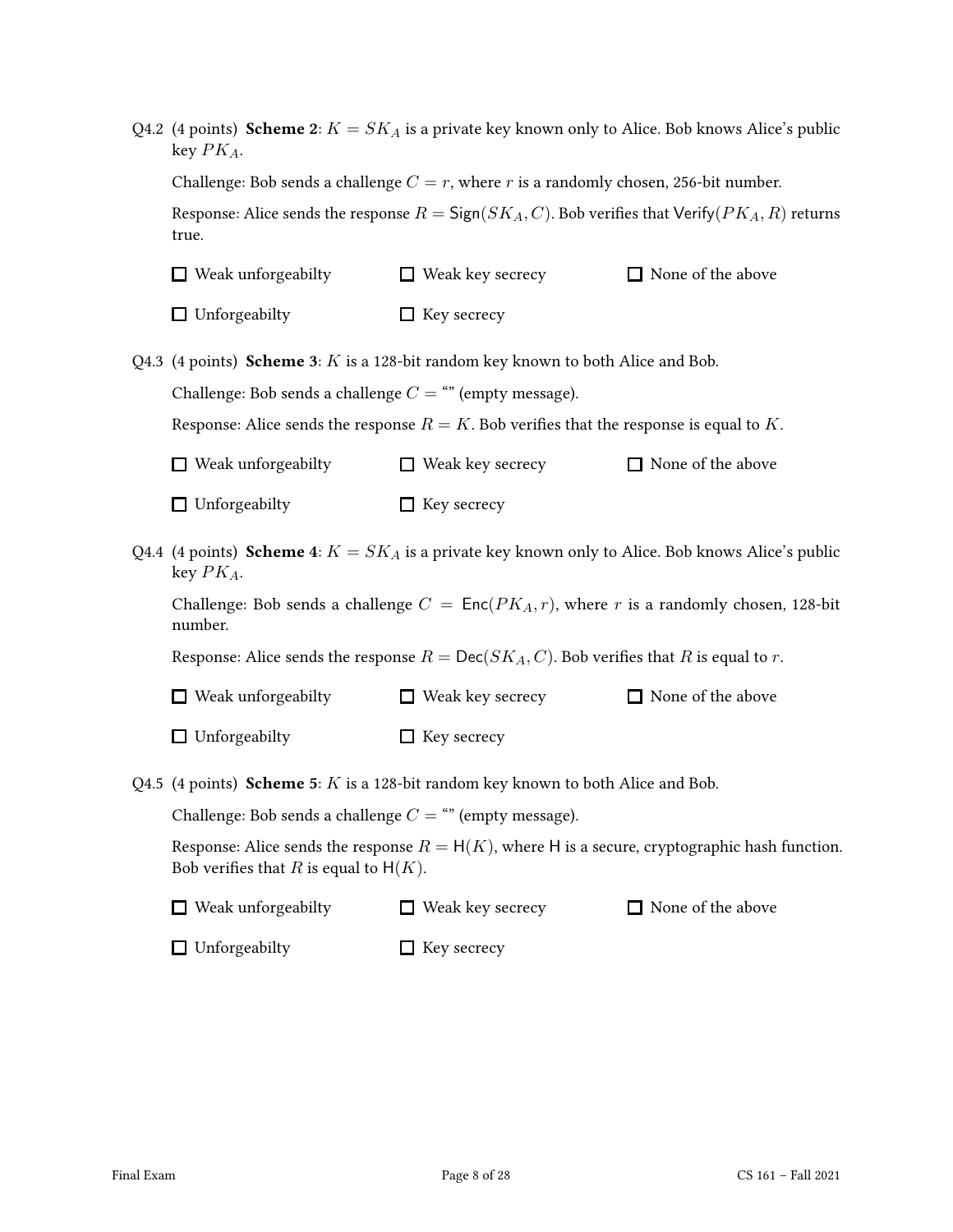Q4.6 (5 points) Assume that Alice and Bob perform an ephemeral Diffie-Hellman key exchange to derive a symmetric key and form an encrypted channel. Alice authenticates herself to Bob through the encrypted channel, using one of the schemes above. Afterwards, Bob receives the message "Send \$10 to Charlie," also through the encrypted channel. For which of these schemes can Bob be sure that Alice sent this message? Select all that apply.

| $\Box$ Scheme 1 | $\Box$ Scheme 4          |
|-----------------|--------------------------|
| $\Box$ Scheme 2 | $\Box$ Scheme 5          |
| $\Box$ Scheme 3 | $\Box$ None of the above |

Q4.7 (3 points) Notice that password-based authentication is very similar to Scheme 3: The user uses their password as the secret  $K$  and sends it to the server to authenticate themselves. Suppose that Alice authenticates herself their username and password to a bank website that uses secure HTTPS, using Diffie Hellman TLS.

In the same HTTPS channel, Alice makes another request to the bank: "Send \$10 to Charlie." Can the bank be sure that Alice made this request? Assume that no one else knows Alice's password. Briefly justify your answer (1–2 sentences).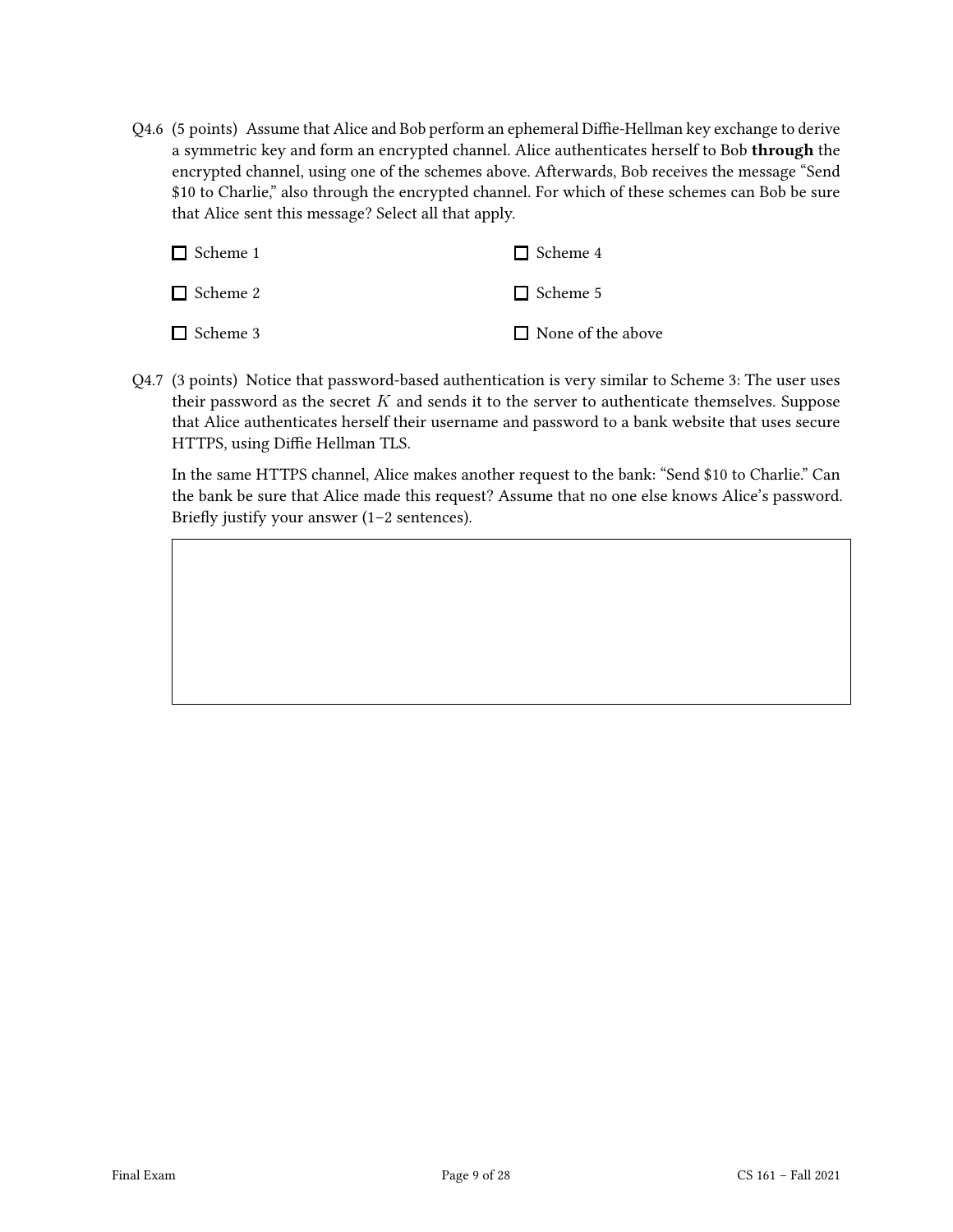### $Q5$  Bob's Birthday (11 points)

It's Bob's birthday! Alice wants to send an encrypted birthday message to Bob using ElGamal.

Recall the definition of ElGamal encryption:

- *b* is the private key, and  $B = g^b \bmod p$  is the public key.
- Enc $(B, M) = (C_1, C_2)$ , where  $C_1 = g^r \mod p$  and  $C_2 = M \times B^r \mod p$
- Dec( $b, C_1, C_2$ ) =  $C_1^{-b} \times C_2$  mod p
- Q5.1 (2 points) Mallory wants to tamper with Alice's message to Bob. In response, Alice decides to sign her message with an RSA digital signature. Bob receives the signed message and verifies the signature successfully. Can he be sure the message is from Alice?

 $\bigcap$  Yes, because RSA digital signatures are unforgeable.

 $\bigcap$  Yes, because RSA encryption is IND-CPA secure.

No, because Mallory could have blocked Alice's message and replaced it with a different one.

 $\bigcap$  No, because Mallory could find a different message with the same hash as Alice's original message.

As we discussed in class, ElGamal is malleable, meaning that a man-in-the-middle can change a message in a *predictable* manner, such as producing the ciphertext of the message  $2 \times M$  given the ciphertext of  $M$ .

Q5.2 (3 points) Consider the following modification to ElGamal: Encrypt as normal, but further encrypt portions of the ciphertext with a block cipher  $E$ , which has a block size equal to the number of bits in p. In this scheme, Alice and Bob share a symmetric key  $K_{sym}$  known to no one else.

Under this modified scheme,  $C_1$  is computed as  $E_{K_{\text{sym}}}(g^r \bmod p)$  and  $C_2$  is computed as  $E_{K_{\text{sym}}}(M \times p)$  $B^r$  mod p). Is this scheme still malleable?

Yes, because block ciphers are not IND-CPA secure encryption schemes

 $\bigcap$  Yes, because the adversary can still forge  $k \times C_2$  to produce  $k \times M$ 

 $\bigcap$  No, because block ciphers are a pseudorandom permutation

 $\bigcap$  No, because the adversary isn't able to learn anything about the message M

The remaining parts are independent of the previous part.

For Bob's birthday, Mallory hacks into Bob's computer, which stores Bob's private key b. She isn't able to read b or overwrite b with an arbitrary value, but she can multiply the stored value of b by a random value z known to Mallory.

Mallory wants to send a message to Bob that appears to decrypt as normal, but **using the modified key**  $b \cdot z$ . Give a new encryption formula for  $C_1$  and  $C_2$  that Mallory should use. Make sure you only use values known to Mallory!

Clarification during exam: For subparts 5.3/5.4, assume that the value of B is unchanged.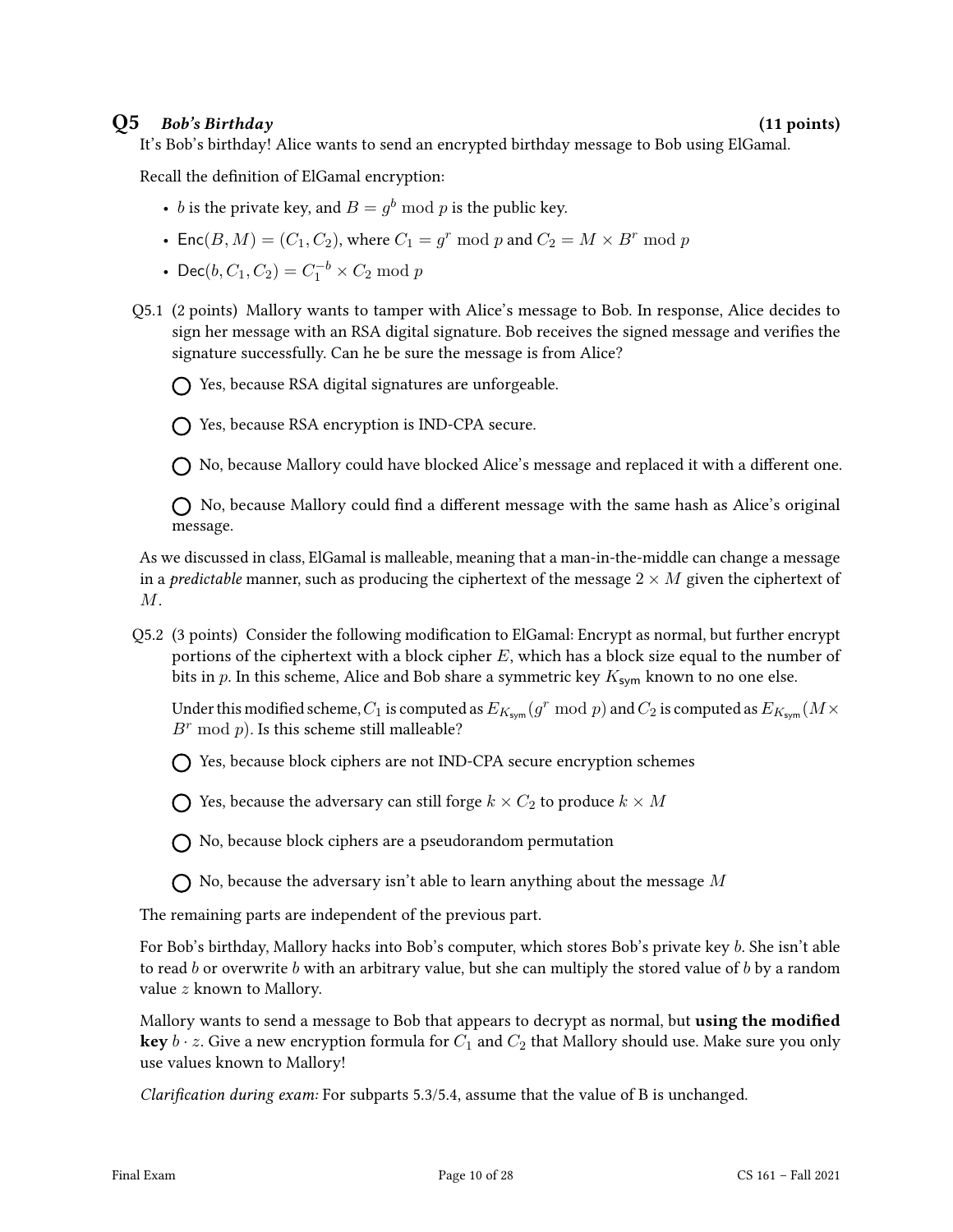Q5.3 (3 points) Give a formula to produce  $C_1$ , encrypting  $M$ .

Q5.4 (3 points) Give a formula to produce  $C_2$ , encrypting  $M$ .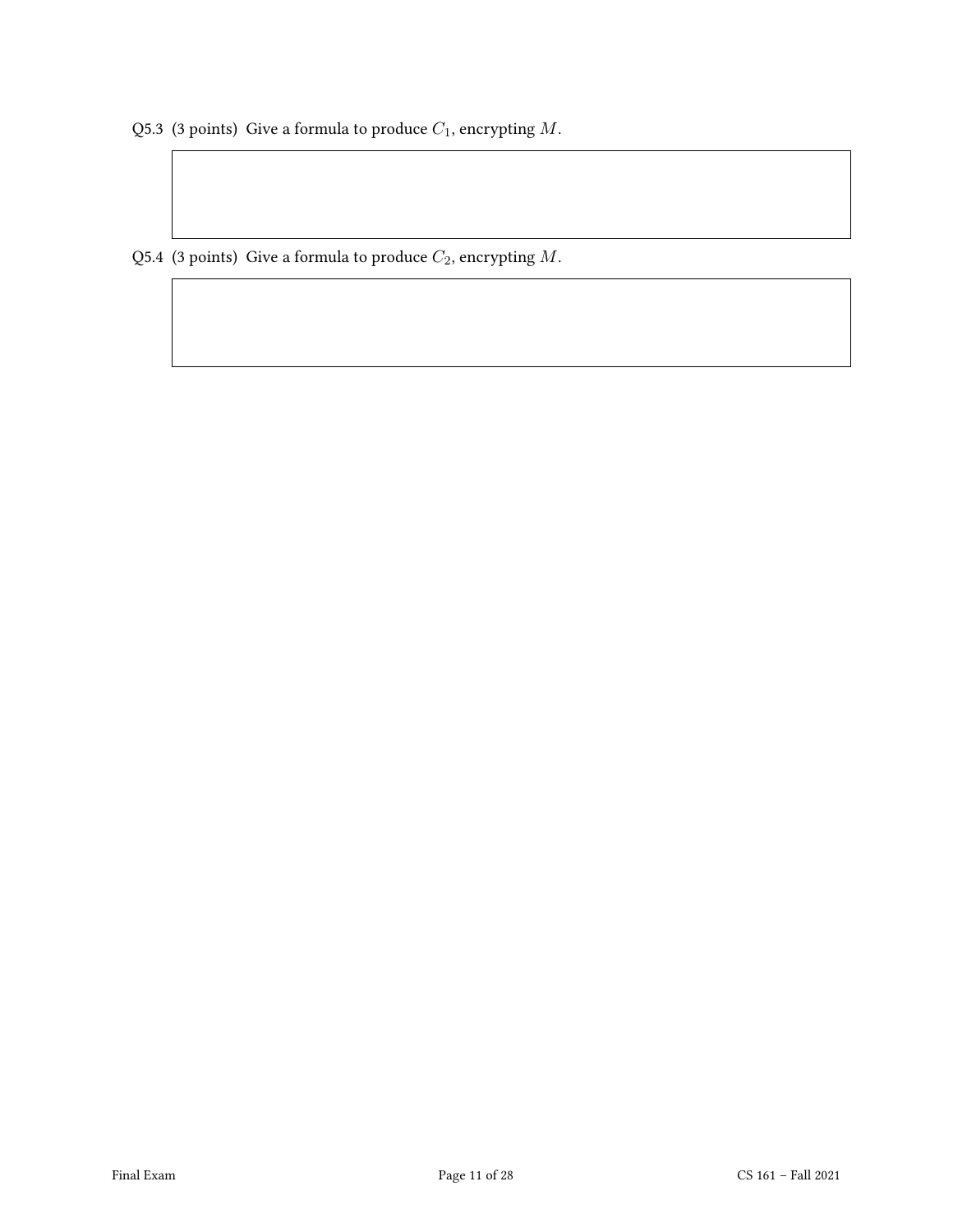### Q6 RISELab Shenanigans (16 points)

Certificate authorities of UC Berkeley are organized in a hierarchy as follows:



Alice is a student in RISELab at UC Berkeley and wants to obtain a certificate for her public key. Assume that only RISELab is allowed to issue certificates to Alice.

- Q6.1 (2 points) Which of the following values are included in the certificate issued to Alice? Select all that apply.
	- $\Box$  Alice's public key
	- □ Alice's private key
	- $\Box$  A signature on Alice's *public* key, signed by RISELab's private key
	- $\Box$  A signature on Alice's *private* key, signed by RISELab's private key
	- None of the above
- Q6.2 (2 points) Assume that the only public key you trust is UC Berkeley's public key. Which certificates do you need to verify in order to be sure that you have Alice's public key? Select all that apply.
	- $\Box$  Certificate for Alice
	- □ Certificate for Soda Hall
	- $\Box$  Certificate for RISELab
	- $\Box$  Certificate for Campus Labs
	- $\Box$  None of the above
- Q6.3 (4 points) RISELab issues a certificate to Alice that expires in 1 hour. Which of the following statements are true about using such a short expiration date? Select all that apply.
	- $\Box$  It mitigates attacks where Alice's private key is stolen
	- $\Box$  It mitigates attacks where RISELab's private key is stolen
	- $\Box$  It mitigates attacks where Campus Labs' private key is stolen
	- $\Box$  It forces Alice to renew the certificate more often
	- None of the above
- The following subparts are independent from the previous subparts.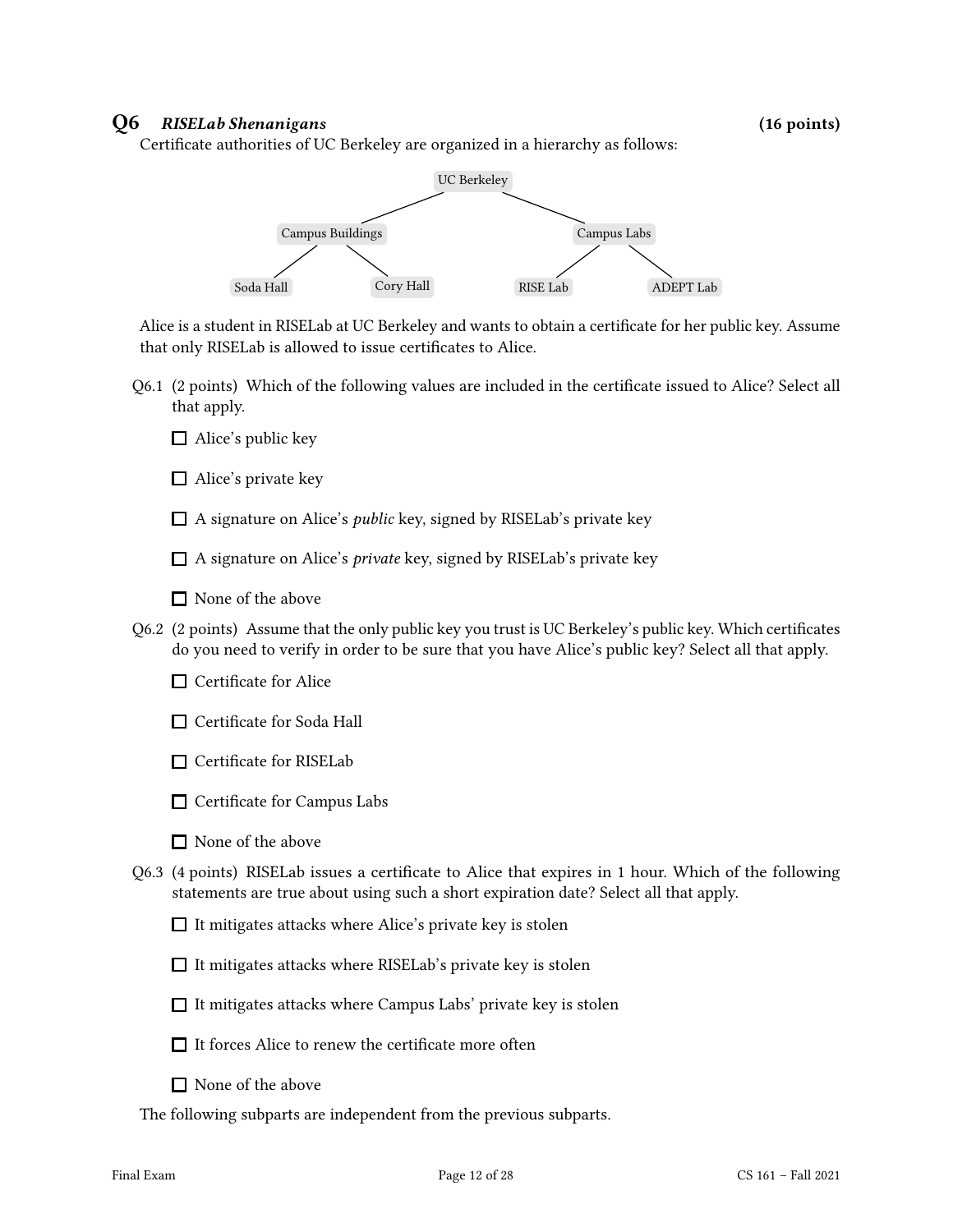Passwords on the RISELab website are six-digit codes, where each digit is one of 0–9 (repeat digits are allowed). An attacker steals the password database, which includes Alice's hashed password, and wants to learn Alice's password.

For each password storage scheme, in the worst case, how much time would it take for the attacker to brute-force Alice's password?

Assumptions:

- The attacker tries passwords one at a time.
- $\bullet$  *H* is a hash function that takes 1 second to compute.
- The time required for all other operations is negligible.

Q6.4 (2 points) Passwords are stored as  $H(pwd)$ .

| $\bigcap 10^6 \cdot 2 \cdot 8$ seconds | $\bigcap 10^6 \cdot 2^8$ seconds | $\bigcap 2^8$ seconds |
|----------------------------------------|----------------------------------|-----------------------|
| $\bigcap 6 \cdot 10 \cdot 2^8$ seconds | $\bigcap 10^6$ seconds           |                       |

Q6.5 (2 points) Passwords are stored as (salt,  $H(\text{salt}||\text{pwd})$ ), where salt is an 8-bit random string.

| $\bigcap 10^6 \cdot 2 \cdot 8$ seconds | $\bigcap 10^6 \cdot 2^8$ seconds | $\bigcap 2^8$ seconds |
|----------------------------------------|----------------------------------|-----------------------|
| $\bigcap 6 \cdot 10 \cdot 2^8$ seconds | $\bigcap 10^6$ seconds           |                       |

Q6.6 (4 points) Assume that the attacker is conducting an online brute-force attack against Alice's account. Which of the following changes, if implemented individually, would make it more difficult for the attacker to access Alice's account? Select all that apply.

Alice uses a random, alphanumeric, 32-character password instead of a 6-digit numeric password

- □ Alice enables two-factor authentication on her account
- RISELab imposes a timeout which doubles after each password attempt
- $\Box$  RISELab enables TLS for its login page
- □ None of the above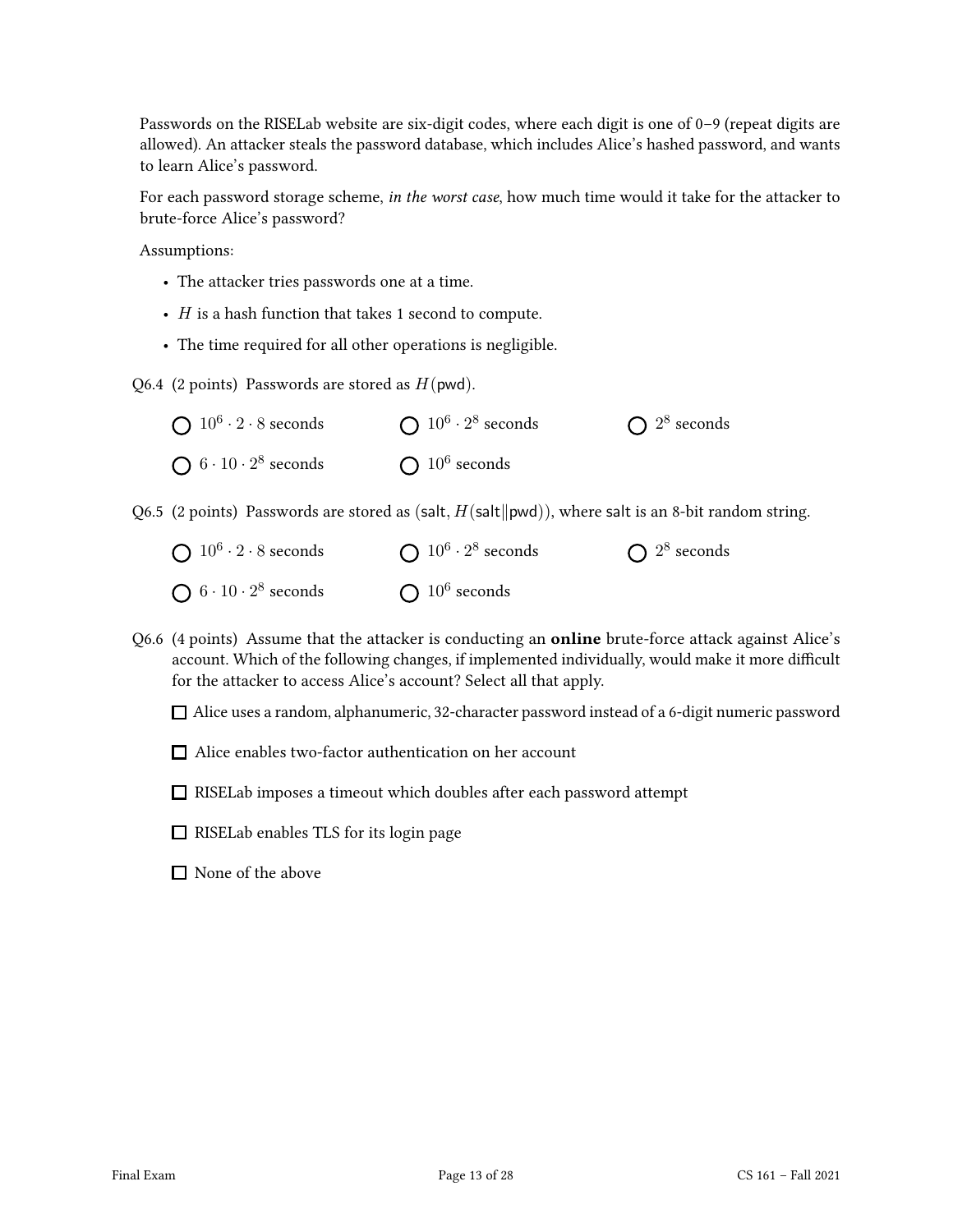### Q7 SQL Injection (20 points)

CS 161 students are using a modified version of Piazza to discuss project questions! In this version, the names and profile pictures of the students who answer questions frequently are listed on a side panel on the website.

The server stores a table of users with the following schema:

```
1 CREATE TABLE users (
2 First TEXT, - First name of the user.
3 Last TEXT, - Last name of the user.
4 Profile Picture TEXT, -- URL of the image.
5 Frequent Poster BOOLEAN, -- Are they a frequent poster?
6 ) ;
```
Q7.1 (3 points) Assume that you are a frequent poster. When playing around with your account, you notice that you can set your profile picture URL to the following, and your image on the frequent poster panel grows wider than everyone else's photos:

ProfilePicture URL: https://cs161.org/evan.jpg" width="1000



What kind of vulnerability might this indicate on Piazza's website?



 $Q7.2$  (3 points) Provide a malicious image URL that causes the JavaScript alert(1) to run for any browser that loads the frequent poster panel. Assume all relevant defenses are disabled.

Hint: Recall that image tags are typically formatted as <img src="image.png">.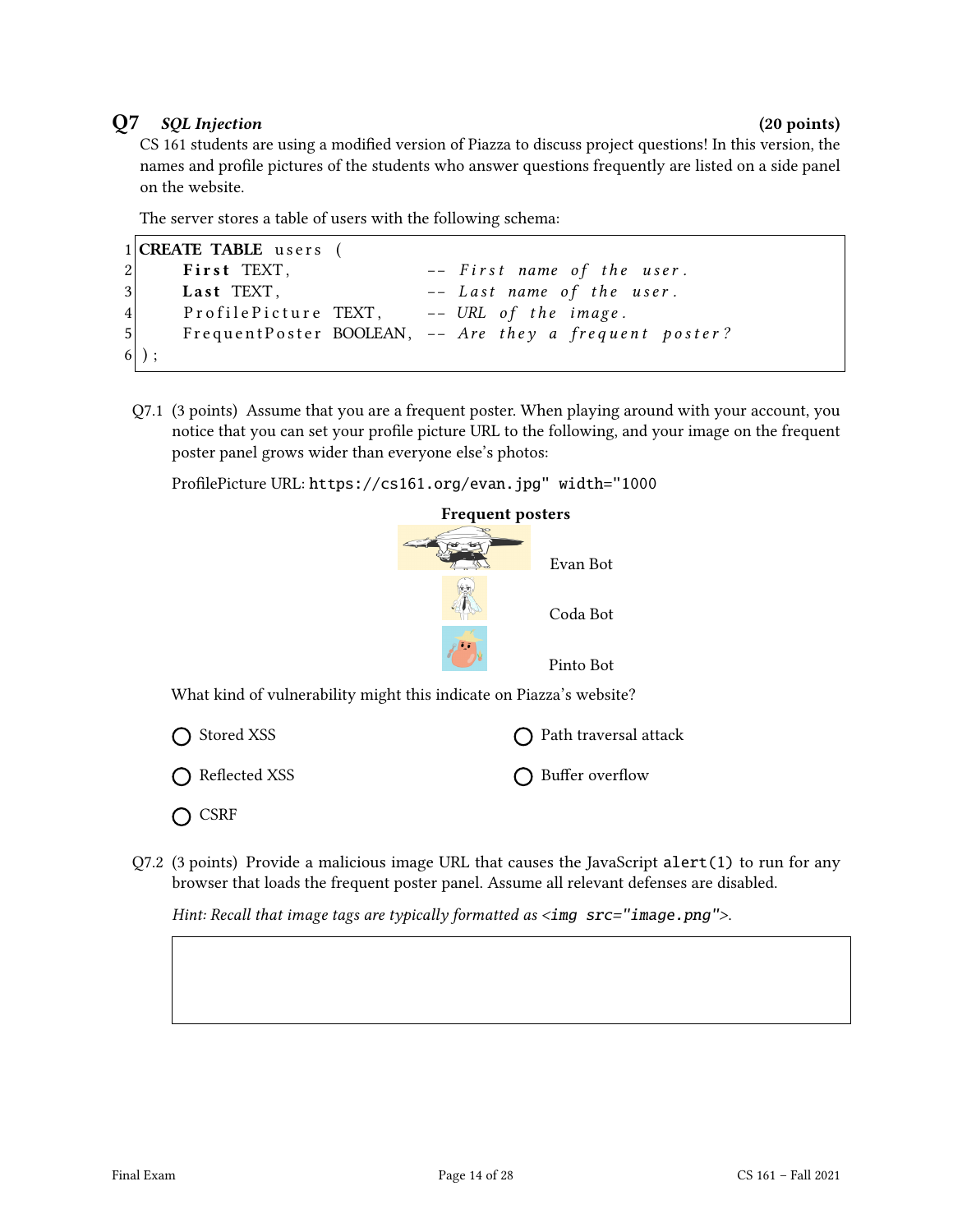Q7.3 (4 points) Suppose your account is not frequent poster, but you still want to conduct an attack through the frequent posters panel!

When a user creates an account on Piazza, the server runs the following code:

```
query := fmt.Sprintf("
    INSERT INTO users (First, Last, ProfilePicture, FrequentPoster)
        VALUES ('%s', '%s', '%s', FALSE);
    ",
    first, last, profilePicture)
db.Exec(query)
```
Provide an input for profilePicture that would cause your malicious script to run the next time a user loads the frequent posters panel. You may reference PAYLOAD as your malicious image URL from earlier, and you may include PAYLOAD as part of a larger input.

Q7.4 (4 points) Instead of injecting a malicious script, you want to conduct a DoS attack on Piazza! Provide an input for profilePicture that would cause the SQL statement DROP TABLE users to be executed by the server.

Suppose that session cookies are used to authenticate to Piazza. This token is checked whenever the user sends a request to Piazza.

Clarification during exam: "Your malicious script" refers to your exploit in 7.2.

Q7.5 (3 points) Your malicious script submits a GET request to the Piazza website that marks "helpful!" on one of your comments. Does the same-origin policy defend against this attack?

 $\bigcap$  Yes, because the same-origin policy prevents the script from making the request

- $\bigcap$  Yes, because the script runs with the origin of the attacker's website
- $\bigcap$  No, because the same-origin policy does not block any requests from being made
- $\bigcap$  No, because the script runs with the origin of Piazza's website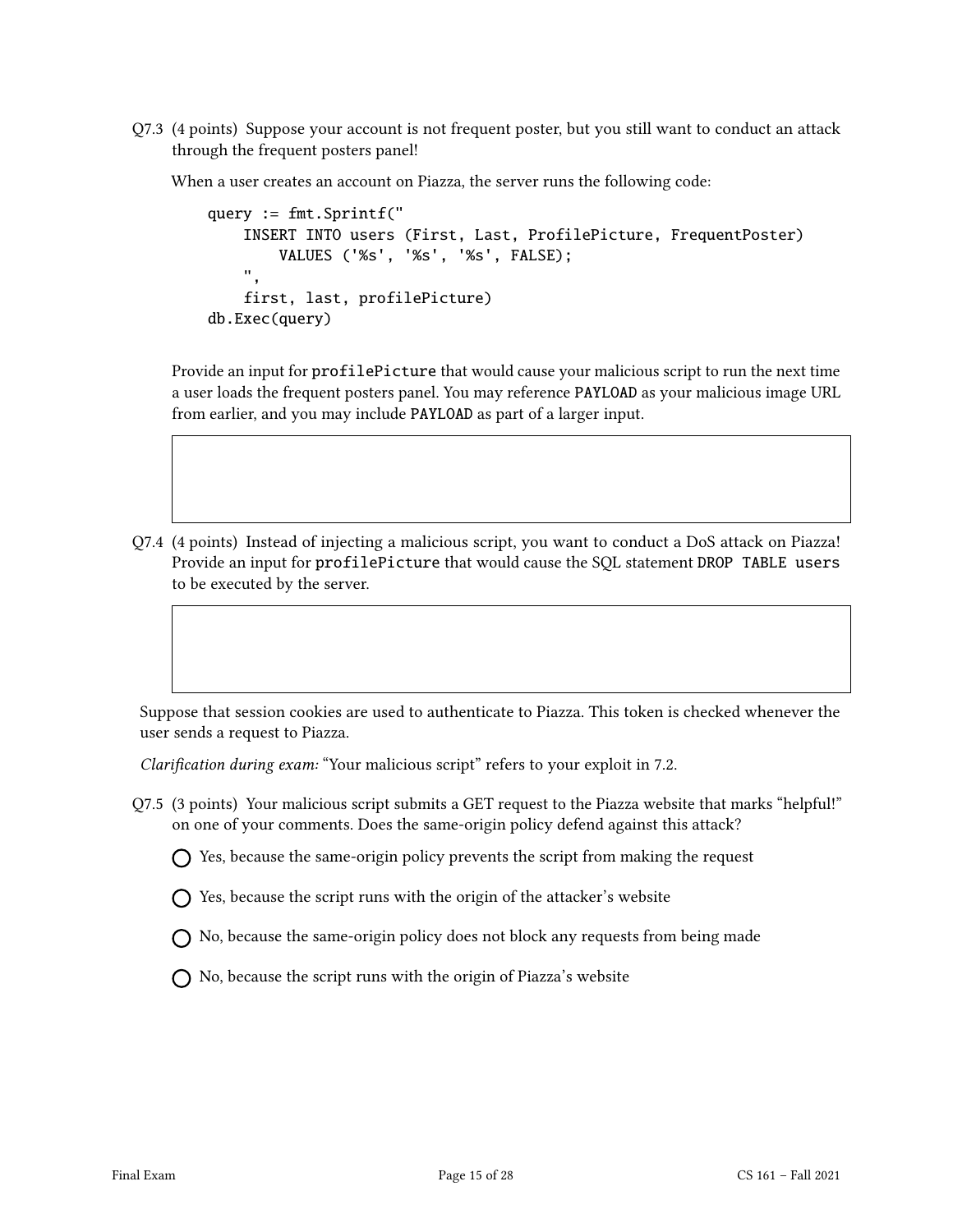- Q7.6 (3 points) Your malicious script submits a GET request to the Piazza website that marks "helpful!" on one of your comments. Does enabling CSRF tokens defend against this attack?
	- $\bigcap$  Yes, because the attacker does not know the value of the CSRF token
	- $\bigcap$  Yes, because the script runs with the origin of the attacker's website
	- No, because GET requests do not change the state of the server
	- $\bigcirc$  No, because the script runs with the origin of Piazza's website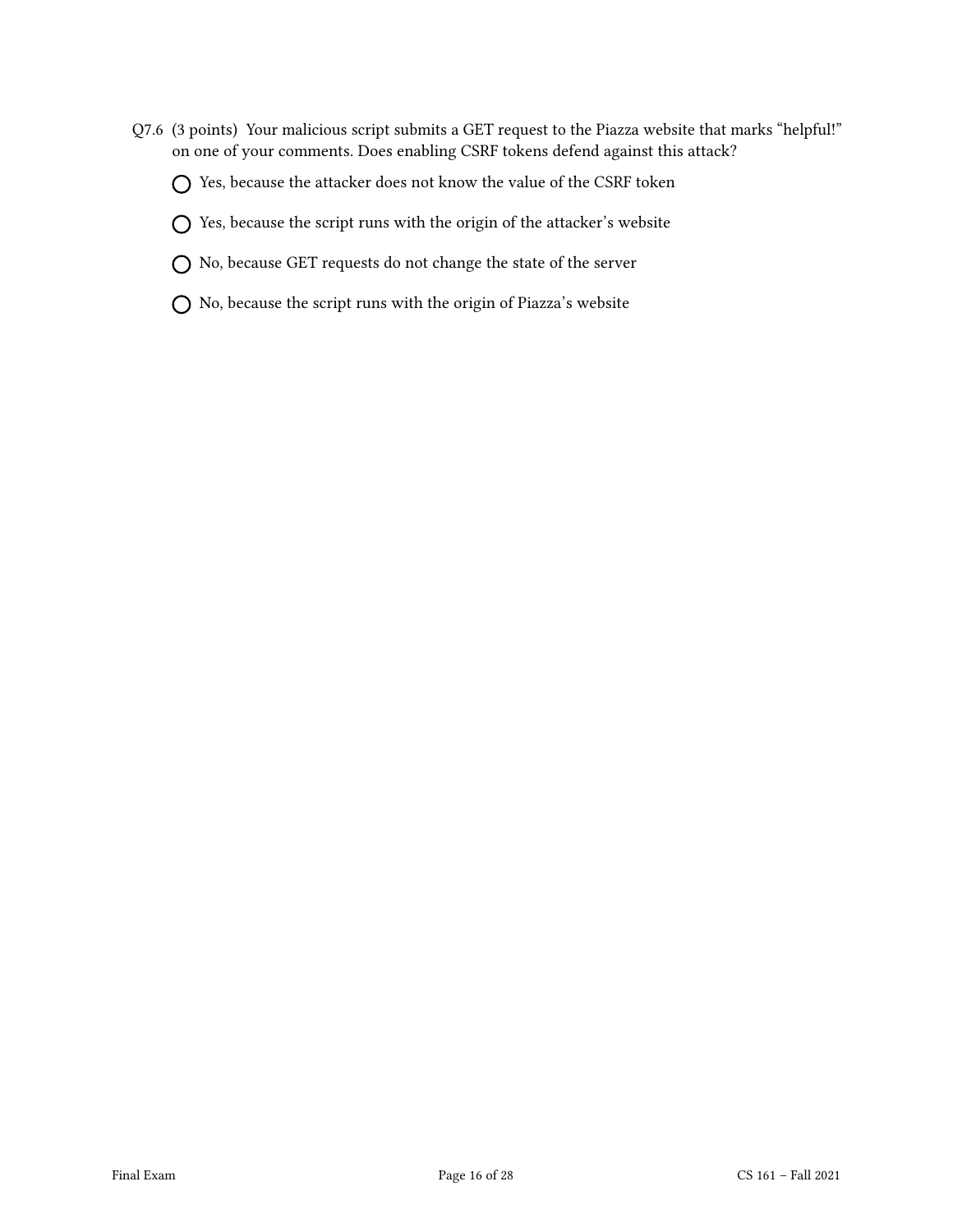### Q8 Integration Testing (28 points)

Note: We think this is the hardest question on the exam. Feel free to skip it for now and come back to it later.

Engineers at Gradescope have introduced a new scheme for managing session tokens. Here's how it works:

- 1. Alice visits https://gradescope.com/login, enters her email/password, and clicks "Submit".
- 2. The JavaScript on the login page makes a POST request to https://gradescope.com/login with Alice's email and password.
- 3. The server validates Alice's email and password and sends a randomly generated session token in the response body (not as a cookie).
- 4. The JavaScript on the login page extracts the token from the response and redirects to https://gradescope.com/home?token=[sessiontoken]

The Gradescope web server will check that any URL that requires the user to be signed in contains the token=[sessiontoken] parameter in the query string. If it is not present, the server will return an "Access Denied" page instead of responding with the page itself. If successful, the page will also contain the session token somewhere on the page:

```
<p id="token">[sessiontoken]</p>
```
The server ensures that all future requests contain the same token by including ?token=[sessiontoken] in all Gradesscope links that are present in the HTML response. For example, the link to go to the https://gradescope.com/grades page will have its URL set to https://gradescope.com/grades?token=[sessiontoken].

For all parts of this question, make the following assumptions:

- All TLS connections use Diffie-Hellman TLS.
- Alice's browser always sends a Referer header.
- The attacker has full control over the evil.com web server.
- All parts of this question are independent.
- Q8.1 (5 points) After Alice completes the sign-in flow, she sees a number of links on the homepage she can click on. An attacker has discovered a vulnerability on each linked page, allowing them to execute arbitrary JavaScript on that page. If Alice clicks on these links, which of the following links may cause her session token to be leaked to the attacker? Select all that apply.

http://gradescope.com/assignments?token=[sessiontoken]

https://gradescope.com:1234/?token=[sessiontoken]

http://support.gradescope.com/?token=[sessiontoken]

https://gradescope.com/assignments?token=[sessiontoken]

http://evil.com/

 $\Box$  None of the above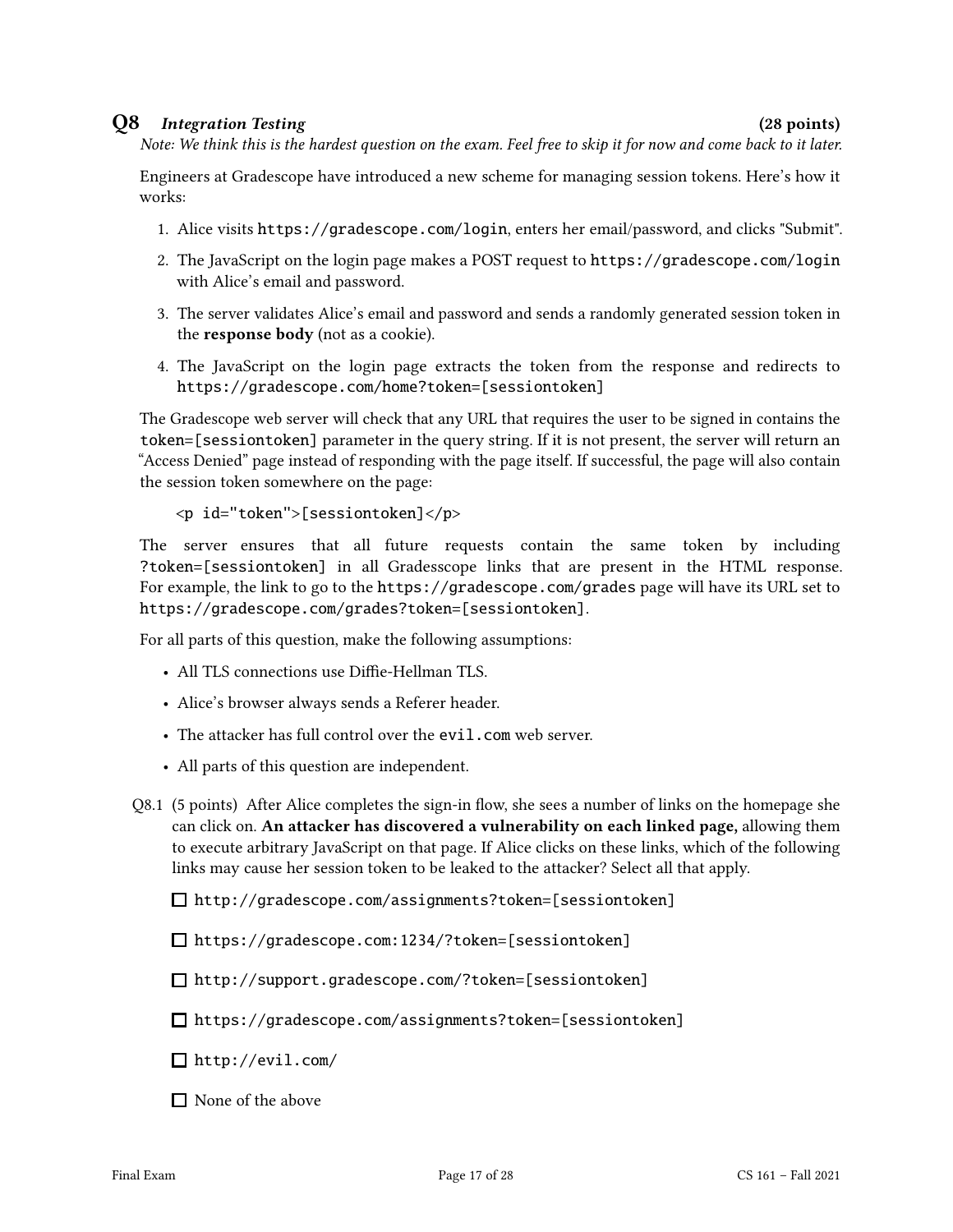Q8.2 (5 points) After Alice completes the sign-in flow, she clicks on the following link from the homepage:

https://gradescope.com/assignments?token=[sessiontoken]

Eve, an on-path eavesdropper, observes a snapshot of the request and response corresponding to this query. Which of the following attackers could individually collude with Eve for Eve to be able to learn Alice's session token? Select all that apply.

- An attacker with control over the Gradescope web server
- $\Box$  An attacker who's capable of solving the discrete-log problem
- $\Box$  An attacker who's capable of exerting infinite computational power

An attacker who has full control over a HIDS on Alice's device

- An attacker who can see Alice's cookies
- □ None of the above
- Q8.3 (3 points) After Alice completes the sign-in flow, she clicks on the following link from the homepage:

https://gradescope.com/assignments?token=[sessiontoken] (Version 1) http://gradescope.com/assignments?token=[sessiontoken] (Version 2)

For this question part only, assume that Alice uses the Tor browser instead of her regular browser. Which of the compromised nodes could learn Alice's session token? Select all that apply.

- A compromised exit node in a two-node circuit
- $\Box$  A compromised exit node in a three-node circuit
- $\Box$  The node in a one-node circuit
- A compromised entry node in a two-node circuit
- $\Box$  A compromised middle node in a three-node circuit
- $\Box$  None of the above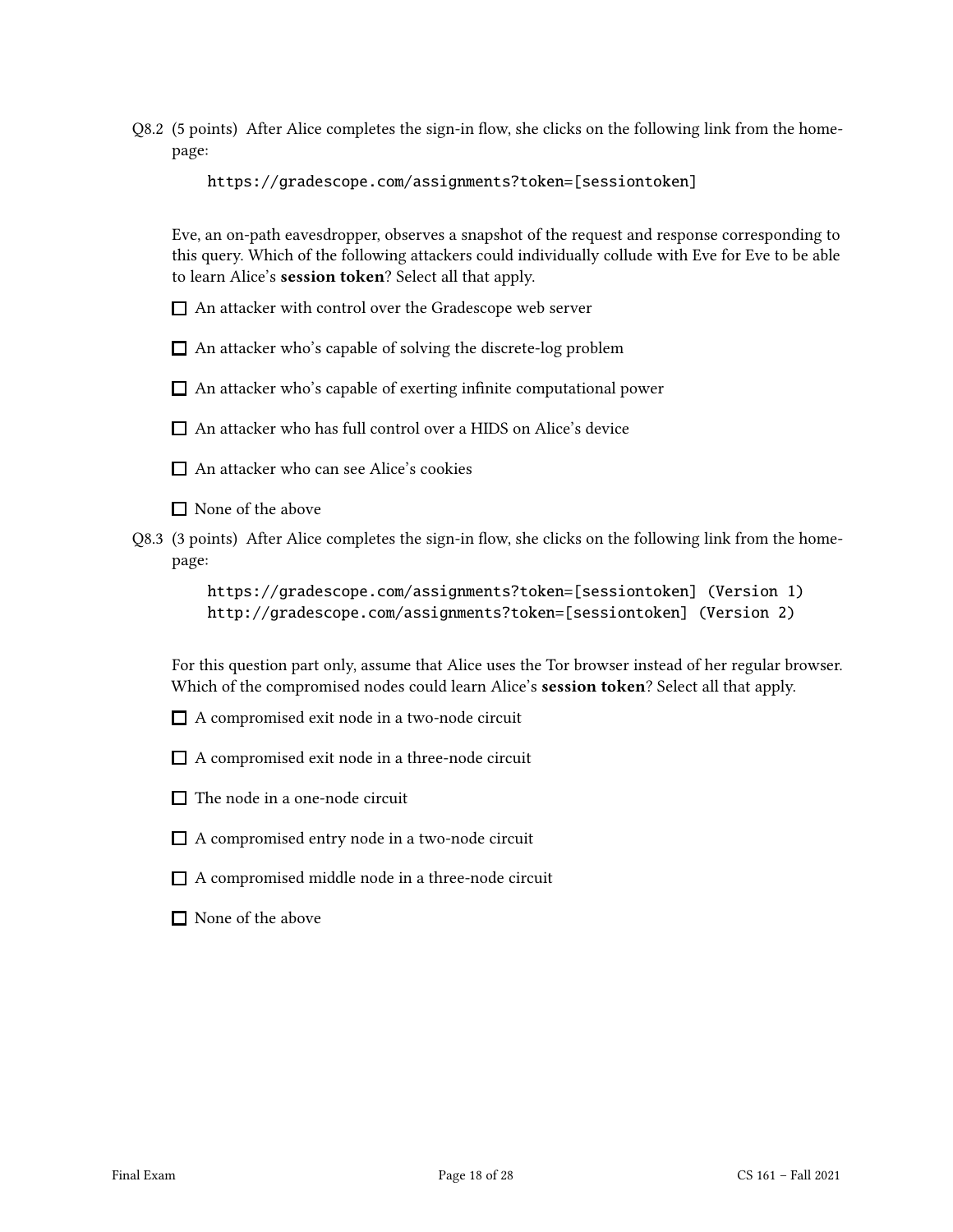Q8.4 (5 points) After Alice completes the sign-in flow, she sees a number of links on the homepage she can click on. An on-path attacker wants to set a cookie with the following attributes in Alice's browser:

> Domain=gradescope.com Path=/home HttpOnly=true

If Alice clicks on these links, which of the following links would allow the attacker to set a cookie with these attributes in Alice's browser? Select all that apply.

http://gradescope.berkeley.edu/

http://gradescope.com:8081/?token=[sessiontoken]

http://support.gradescope.com/grades?token=[sessiontoken]

http://evil.com

https://gradescope.com/?token=[sessiontoken]

 $\Box$  None of the above

Q8.5 (5 points) After Alice completes the sign-in flow, she sees a number of links on the homepage she can click on. An attacker who has control over the web server at each of these links wants to set a cookie with the following attributes in Alice's browser:

> Domain=gradescope.com Path=/home Secure=true

If Alice clicks on these links, which of the following links may allow the attacker to set a cookie with these attributes in Alice's browser? Select all that apply.

http://gradescope.com/?token=[sessiontoken]

https://gradescope.berkeley.edu

https://support.gradescope.com/grades/?token=[sessiontoken]

https://evil.com/

https://gradescope.com/?token=[sessiontoken]

 $\Box$  None of the above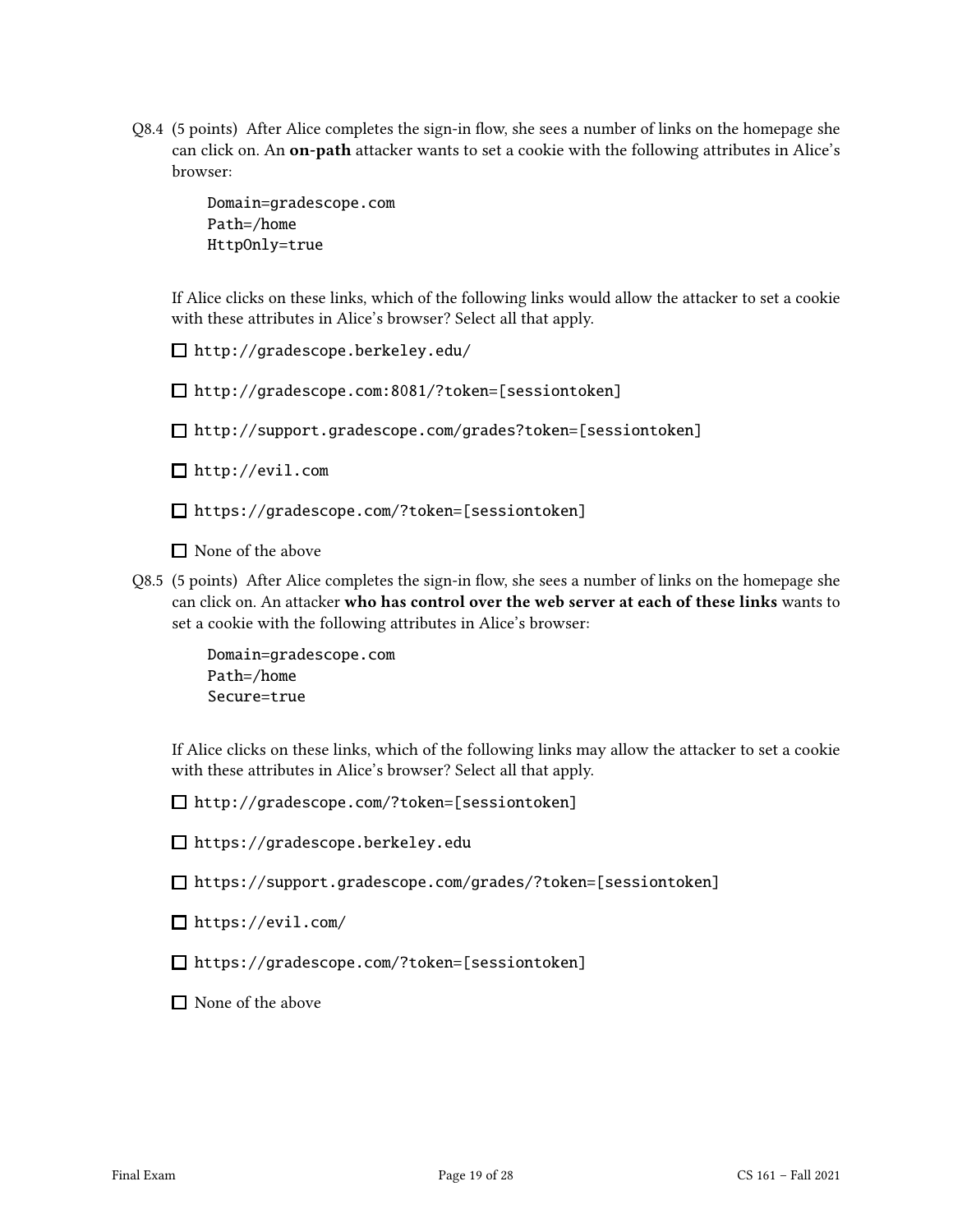Q8.6 (5 points) Gradescope uses a language cookie with the following attributes:

Domain=gradescope.com Path=/grades Secure=false HttpOnly=true

After Alice completes the sign-in flow, she sees a number of links on the homepage she can click on. If Alice clicks on these links, which of the following links may allow the attacker to learn the cookie value?

Assume that the attacker can observe and modify the request/response information of only the request made by Alice clicking the link and nothing else. Select all that apply.

http://support.gradescope.com/grades?token=[sessiontoken]

http://berkeley.edu/grades/1234/

http://gradescope.com/grades/?token=[sessiontoken]

http://gradescope.cs161.org/home/

http://evil.com/

 $\Box$  None of the above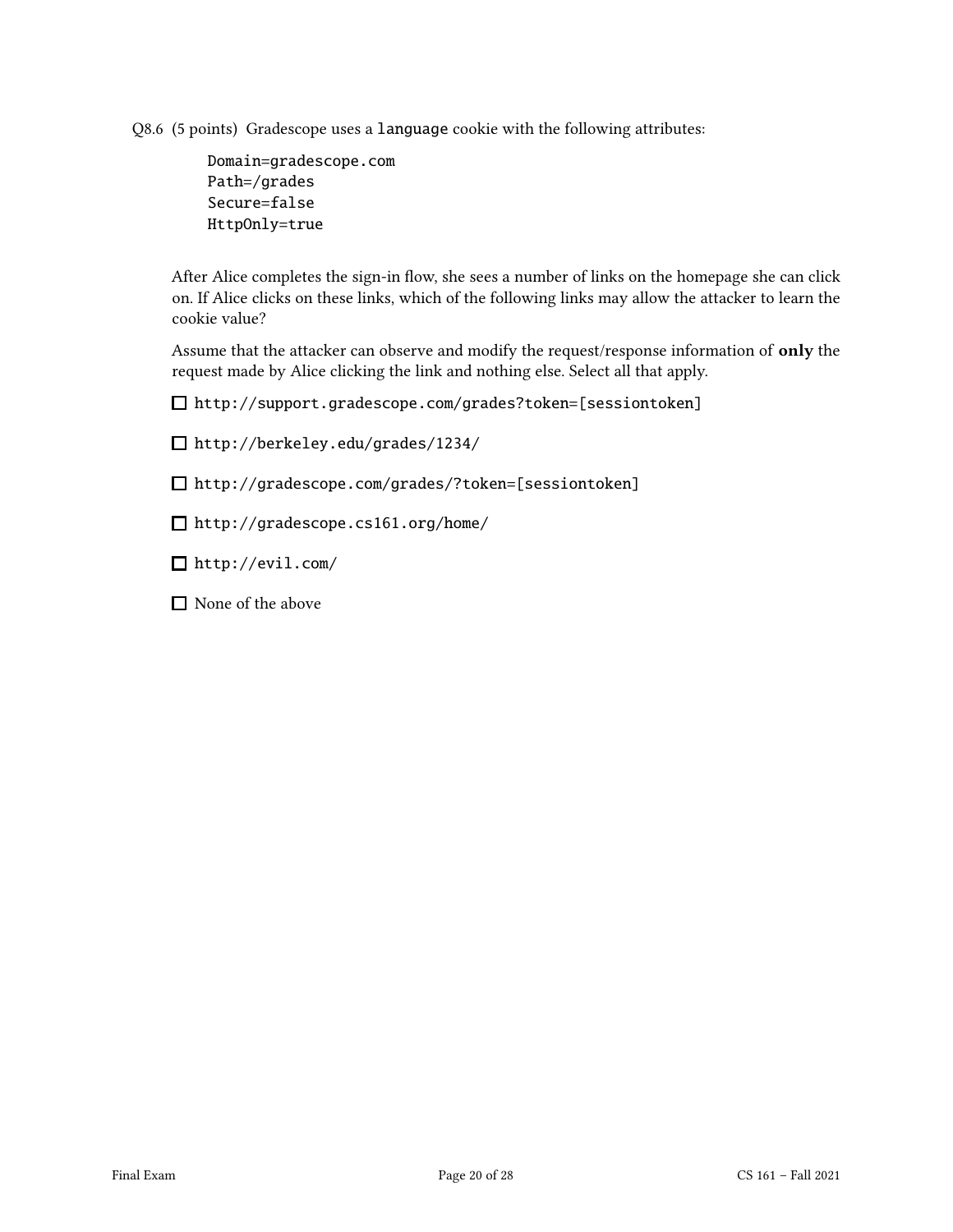### Q9 Pancake Query Protocol (19 points)

EvanBot is already prepared for the winter break but realizes that there are no more pancakes and needs to order more! To speed up the ordering process, EvanBot crafts a custom Pancake Query Protocol (PQP) and needs to ensure that it is secure.

PQP runs directly over IP, and a PQP packet contains the following information:

- A packet type
- The pancake query data (either a request for an order, or the order itself)

For now, assume that the only packet type supported by PQP is the ORDER type. For example, EvanBot might send the following PQP packet:

• EvanBot −→ Restaurant: {Type: ORDER; Data: "I want 1 stack of blueberry pancakes!"}

For all parts, assume that EvanBot knows the IP address of the restaurant. All subparts of this question are independent.

Q9.1 (5 points) Which of the following statements are true about PQP? Select all that apply.

□ An off-path attacker can learn EvanBot's order

 $\Box$  An off-path attacker can trick the restaurant into cooking unwanted pancakes for EvanBot

 $\Box$  An on-path attacker can conduct a RST injection attack

□ An on-path attacker can learn EvanBot's order

EvanBot can be sure that the restaurant received the order

■ None of the above

Q9.2 (3 points) EvanBot adds an ACK packet type to PQP packets. After a restaurant receives an order, the restaurant sends an ACK packet acknowledging the order. If EvanBot does not receive the ACK, EvanBot re-sends the order until an ACK is received.

EvanBot tries to order 1 stack of pancakes from the restaurant and eventually receives an ACK. Assume that no network attackers are present. How many orders could the restaurant receive?

- $\bigcap$  Exactly 0, because IP is unreliable.
- $\bigcap$  Either 0 or 1, because IP is unreliable.
- $\bigcap$  0 or more, because IP is unreliable.
- $\bigcap$  Exactly 1, because the restaurant ACKs any order it receives.
- $\bigcap$  1 or more, because EvanBot might try more than once.
- $\bigcap$  2 or more, because the restaurant may send multiple ACKs.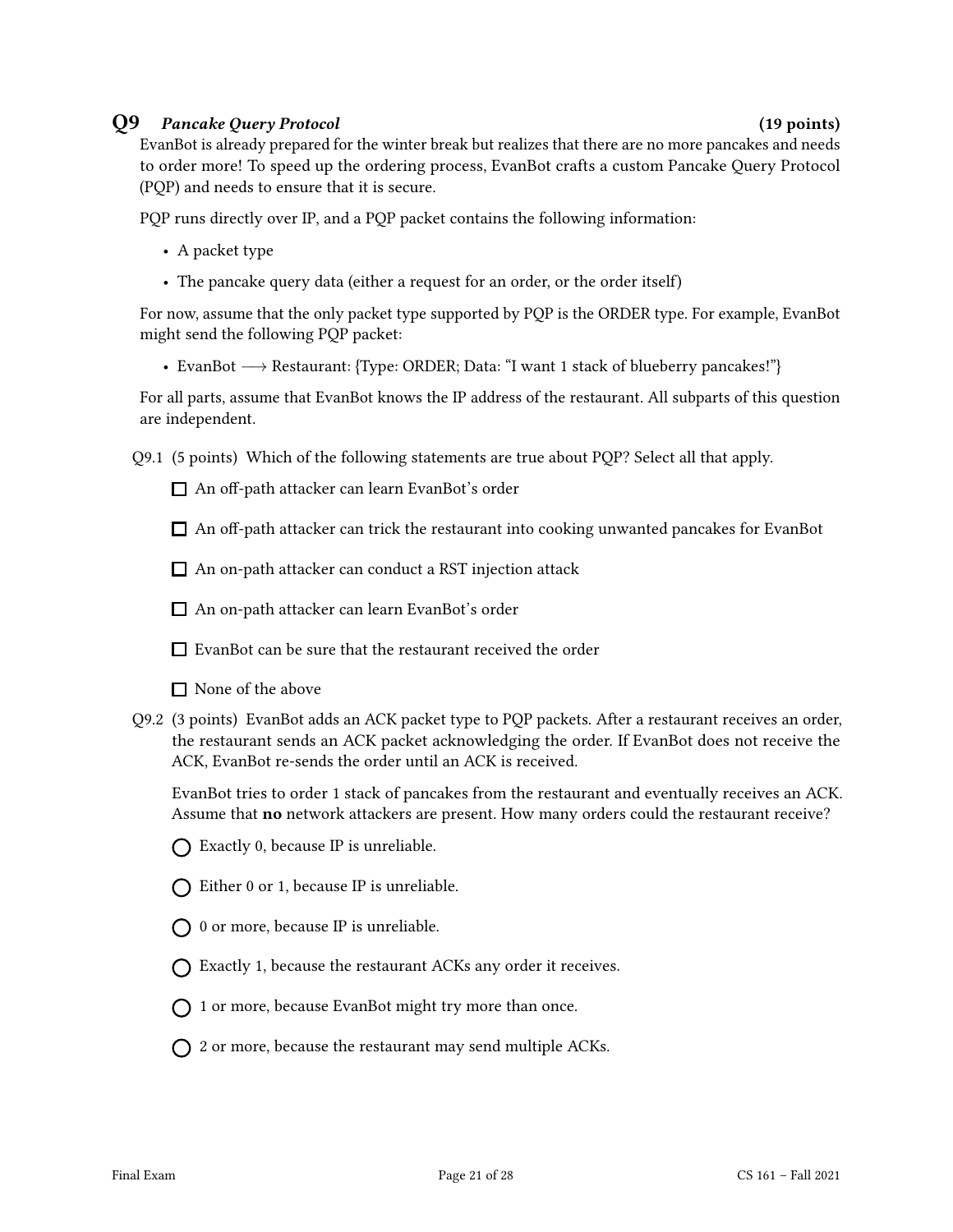Q9.3 (4 points) Consider the following modification to PQP: To order, the client generates a random order ID and sends it in the PQP ORDER packet along with the order. The server sends back the order ID in the PQP ACK packet.

Can an off-path attacker trick the restaurant into accepting a spoofed order appearing to come from EvanBot? Briefly justify your answer (1–2 sentences).

 $\bigcap$  Yes  $\bigcap$  No

Q9.4 (4 points) Which of the following modifications to PQP, if made individually, would prevent an off-path attacker from tricking the restaurant into accepting spoofed orders? Select all that apply.

 $\Box$  The restaurant generates a random order ID and sends it back in the POP ACK. The restaurant must receive a PQP ACK-ACK packet from EvanBot containing the order ID to confirm the order.

 $\Box$  The restaurant sends a fixed time-to-live (TTL) to EvanBot in the PQP ACK. The restaurant must receive a final, empty PQP ACK packet from EvanBot within the TTL to confirm the order.

□ PQP runs over UDP instead of IP, and EvanBot chooses a random source port.

□ POP runs over TCP instead of IP.

None of the above

Q9.5 (3 points) EvanBot proposes an additional packet types for PQP: LISTORDERS. When a restaurant receives an LISTORDERS packet, it responds with a list of all orders that it has ever received from any customer. Name one security issue with this proposal and describe the steps an attacker should take to exploit this issue (1–2 sentence).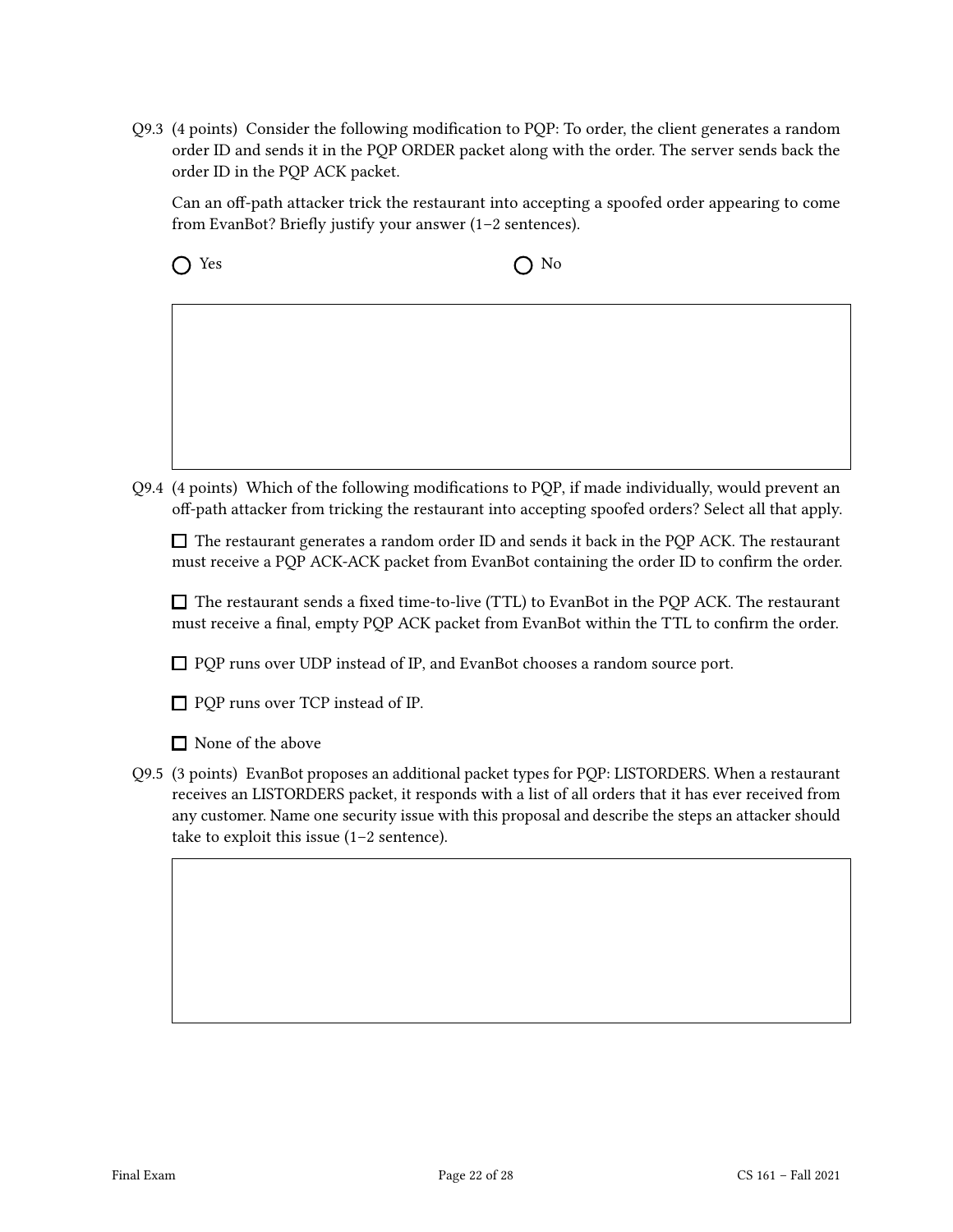### Q10 In Medias Res (14 points)

Recall that TLS uses a handshake to form a new connection. One possible optimization for TLS is to store the symmetric keys associated with a TLS session and use those keys to "resume" a previous TLS session, instead of performing a new handshake for every connection.

One implementation of session resumption uses a session ticket. During the initial connection, the handshake is as follows:

- 1. The client sends a ClientHello with no associated ticket.
- 2. The rest of the standard TLS handshake proceeds as normal.
- 3. The server generates a session ticket and sends the ticket to the client through the encrypted TLS channel.
- 4. The client stores the ticket.

If the client wants to resume this connection later:

- 1. The client sends a ClientHello to the server with the ticket from the initial connection.
- 2. The server uses the ticket to "resume" a TLS connection.

For each scheme for generating and using the session ticket, select all statements that are true about the scheme. Assume that Diffie-Hellman TLS is used and that an on-path attacker has observed and recorded both the initial TLS handshake and a resumed handshake between the client and server.

Q10.1 (3 points) The ticket contains the TLS symmetric keys used in the initial connection. The resumed TLS session uses the symmetric keys present in the ticket.

 $\Box$  The attacker can trick the server into resuming a TLS connection that uses any symmetric keys of their choosing

 $\Box$  The attacker, if they compromise the server, can decrypt messages from the initial TLS connection

 $\Box$  The attacker, if they do not compromise the server, can decrypt messages from the initial TLS connection

 $\Box$  None of the above

Q10.2 (3 points) The server randomly generates a *new* set of symmetric keys and stores them in the ticket. The resumed TLS session uses the symmetric keys present in the ticket.

 $\Box$  The attacker can trick the server into resuming a TLS connection that uses any symmetric keys of their choosing

 $\Box$  The attacker, if they compromise the server, can decrypt messages from the initial TLS connection

 $\Box$  The attacker, if they do not compromise the server, can decrypt messages from the initial TLS connection

■ None of the above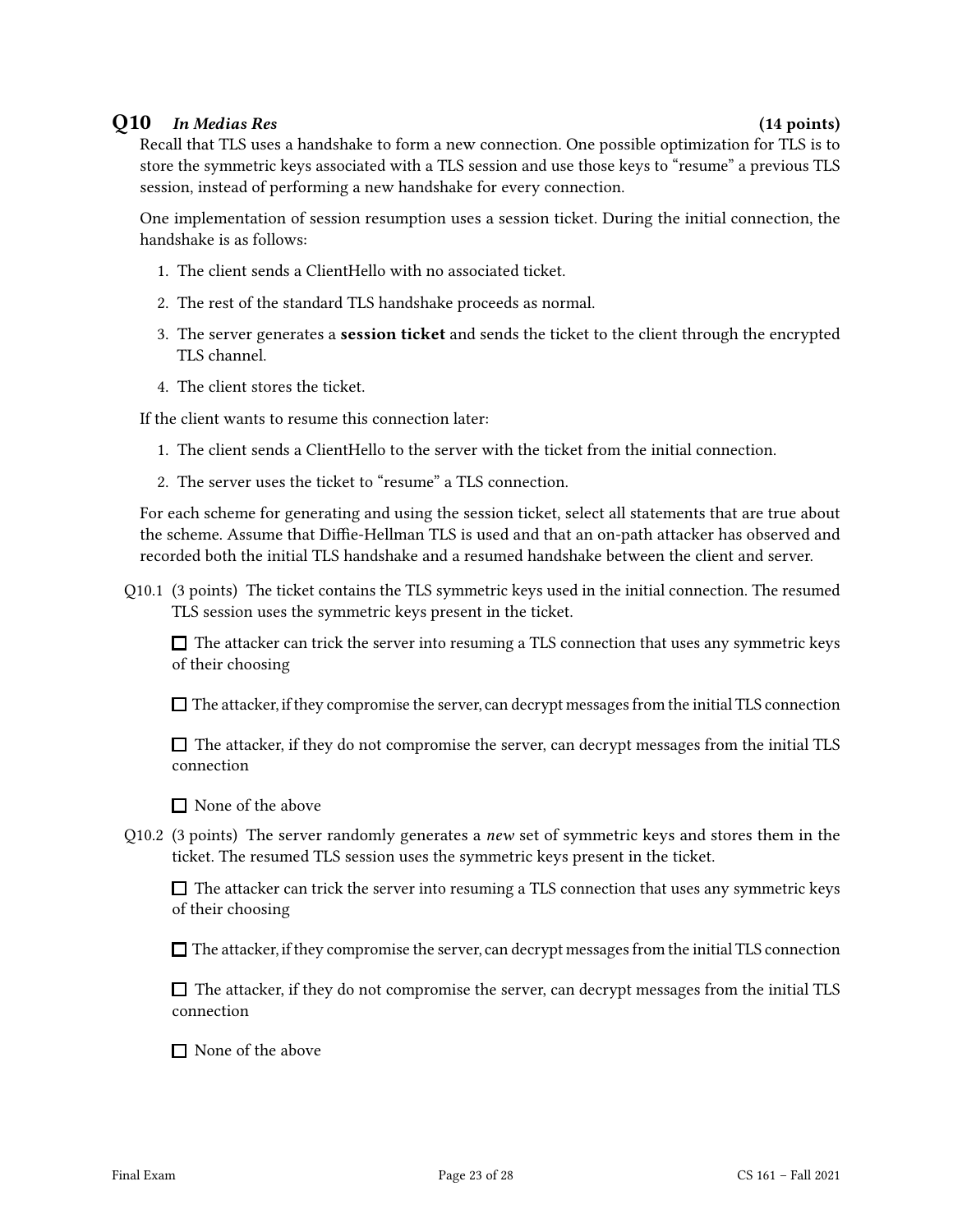Q10.3 (3 points) The ticket contains the same symmetric keys as the initial connection. The ticket is then encrypted and MAC'd with a **ticket key** known only to the server. The server verifies and decrypts the ticket, and then the resumed TLS session uses the symmetric keys present in the ticket.

 $\Box$  The attacker can trick the server into resuming a TLS connection that uses any symmetric keys of their choosing

 $\Box$  The attacker, if they compromise the server, can decrypt messages from the initial TLS connection

 $\Box$  The attacker, if they do not compromise the server, can decrypt messages from the initial TLS connection

 $\Box$  None of the above

Q10.4 (3 points) The ticket contains a session token randomly generated by the server, and the server stores the initial connection's symmetric keys associated with this token. When resuming a TLS session, it uses the received token to look up its associated keys, and resumes the TLS session uses those keys.

 $\Box$  The attacker can trick the server into resuming a TLS connection that uses any symmetric keys of their choosing

 $\Box$  The attacker, if they compromise the server, can decrypt messages from the initial TLS connection

 $\Box$  The attacker, if they do not compromise the server, can decrypt messages from the initial TLS connection

 $\Box$  None of the above

Q10.5 (2 points) EvanBot suggests storing parameters from a the initial TLS handshake in the ticket. Which of the following values would need to be included in the ticket for the client and server to be able to re-derive the same symmetric keys from the initial connection? Select all that apply.

 $\Box$  The MAC of the dialog

 $\Box$  Server random

 $\Box$  None of the above

**Premaster secret**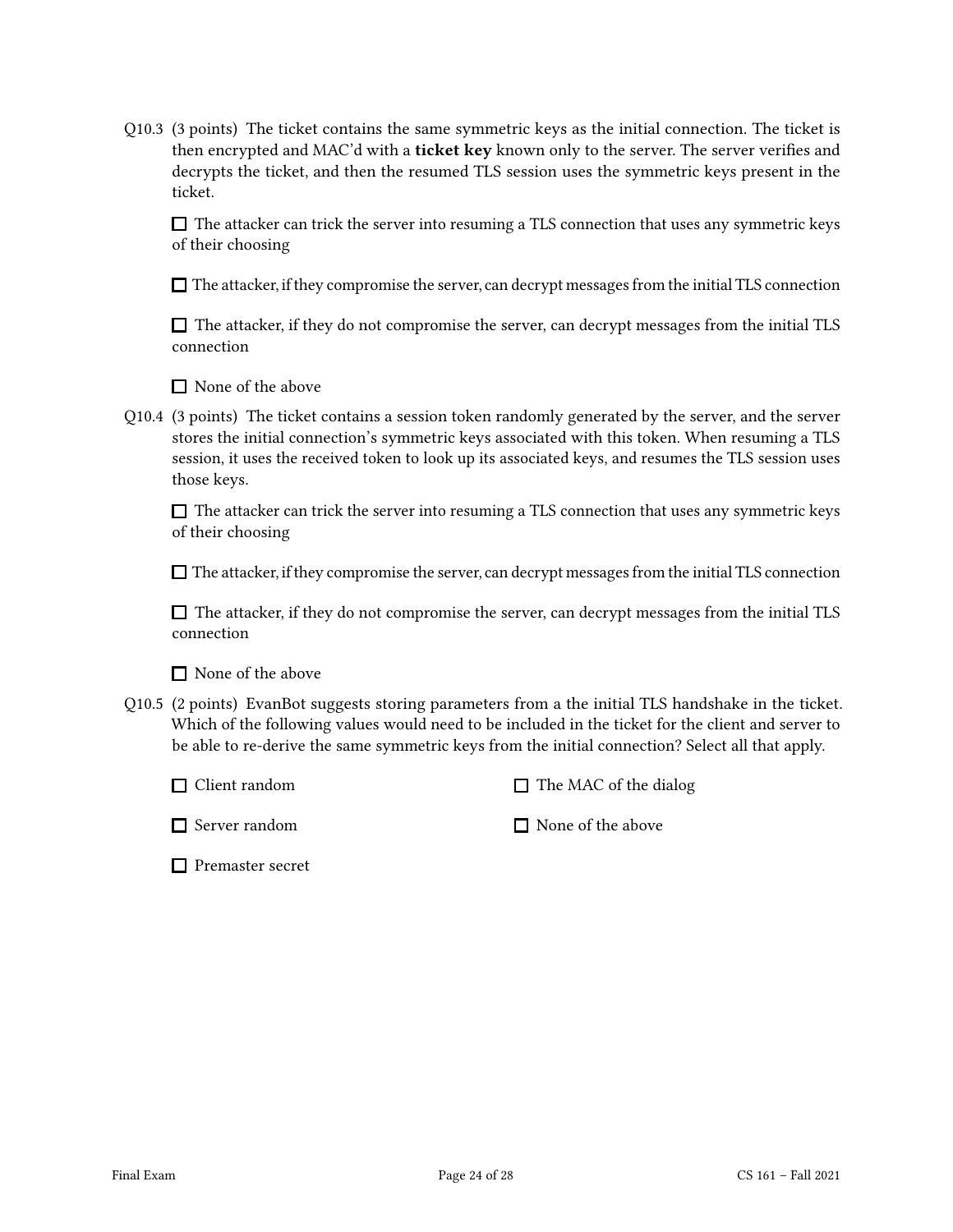### Q11 DNSSEC (18 points)

EvanBot wants to know the IP address of security.csa.gov.

Q11.1 (2 points) EvanBot performs a DNS lookup and receives the following records from the root name server:

| Name       |              | Type   Value |
|------------|--------------|--------------|
| .gov       | NS           | gov-ns.com   |
| gov-ns.com | $\mathsf{A}$ | 140.0.0.1    |

EvanBot thinks the root name server might be broken, because it incorrectly endorsed gov-ns.com as a .gov name server. Is EvanBot right?

Yes, because gov-ns.com is a .com name server

Yes, because gov-ns.com is a domain, not a name server

 $\bigcap$  No, because gov-ns.com can answer both .com and .gov queries

 $\bigcap$  No, because the domain of the name server doesn't need to be in the name server's zone

Q11.2 (3 points) Next, EvanBot receives the following records from the .gov name server:

| # | Name       | Type      | Value      |
|---|------------|-----------|------------|
| 3 | csa.gov    | <b>NS</b> | csa-ns.gov |
| 4 | csa.gov    | <b>NS</b> | csa-ns.com |
| 5 | csa-ns.gov | Α         | 150.0.0.1  |
| 6 | csa-ns.com | Α         | 160.0.0.1  |
|   | csa.gov    |           | 170.0.0.1  |

If EvanBot performs bailiwick checking, which A records will be stored into EvanBot's cache? Select all that apply.

□ Record 5

□ Record 7

□ Record 6

■ None of the above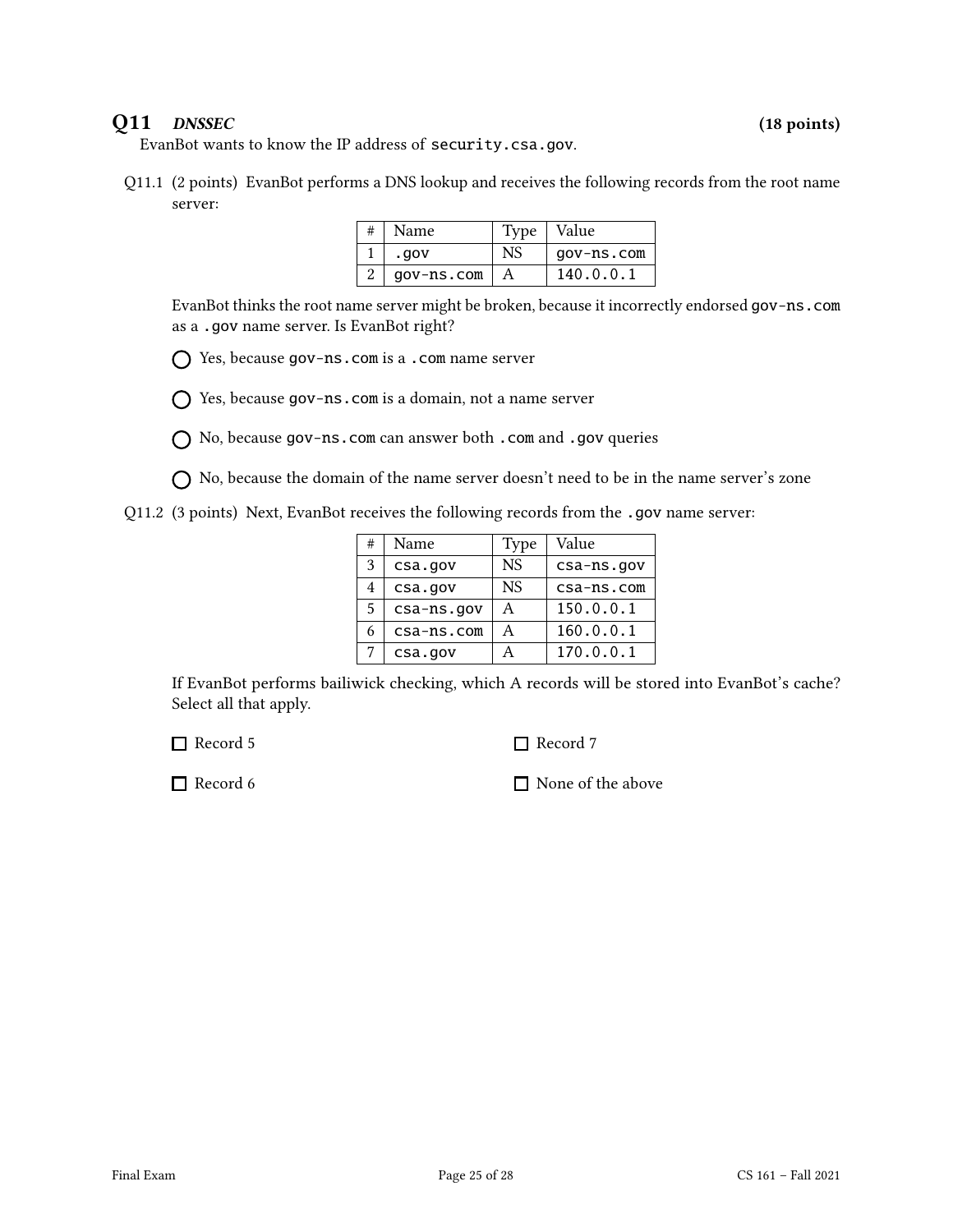Q11.3 (4 points) Finally, EvanBot receives the following record from the csa.gov name server:

| $ # $ Name                   | Type   Value |           |
|------------------------------|--------------|-----------|
| $ 8 $ security.csa.gov $ A $ |              | 180.0.0.1 |

Under which of these threat models can EvanBot be confident that this answer record is correct and not malicious? Assume that source port randomization is enabled, and EvanBot makes only one request. Assume that the recursive resolver is not malicious. Select all that apply.

 $\Box$  There are no network attackers, but a name server might be malicious

 $\Box$  No name servers are malicious, but there is a man-in-the-middle attacker present

No name servers are malicious, but there is an on-path attacker present

 $\Box$  No name servers are malicious, but there is an off-path attacker present

- $\Box$  None of the above
- Q11.4 (2 points) EvanBot decides to perform the query with DNSSEC for extra security. EvanBot receives the following DNSSEC records from the root name server:

| #  | Type          | Contents                 |
|----|---------------|--------------------------|
| Q  | <b>DNSKEY</b> | root's public key        |
| 10 | DS.           | $H($ . gov's public key) |
| 11 | <b>RRSIG</b>  | Signature on record 10   |

EvanBot thinks the root name server might be broken. Is EvanBot right?

Yes, because it never provided a signature on .gov's public key

 $\bigcap$  Yes, because it never provided .gov's public key

 $\bigcap$  No, because we can implicitly trust any records coming from the root name server

 $\bigcap$  No, because it provided enough information for us to trust the .gov name server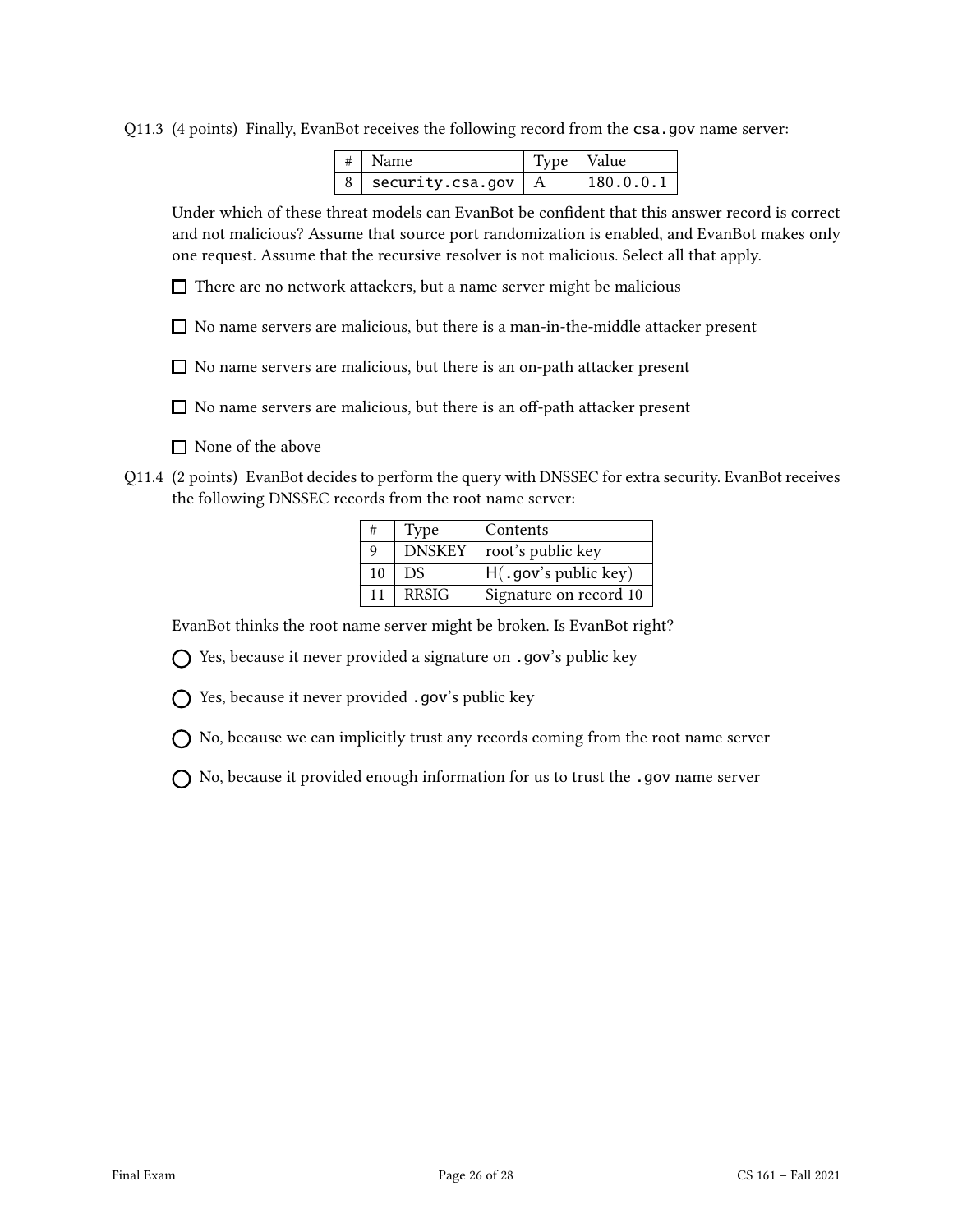| #  | Type          | Contents                   |
|----|---------------|----------------------------|
| 12 | <b>DNSKEY</b> | .gov's public key          |
| 13 | DS            | H(csa.gov's public key)    |
| 14 | <b>RRSIG</b>  | Signature on record 13     |
| 15 |               | IP address of evil.csa.gov |
| 16 | <b>RRSIG</b>  | Signature on record 15     |

Q11.5 (4 points) EvanBot receives the following DNSSEC records from the .gov name server:

EvanBot validates that these records have a valid chain of trust back to root, but suspects that some of these records might have been added by an attacker to poison EvanBot's cache.

Which of the following attackers could have successfully poisoned EvanBot's cache with these records? Select all that apply.

 $\Box$  A man-in-the-middle attacker who has not compromised any private keys

 $\Box$  An on-path attacker who has not compromised any private keys

 $\Box$  A man-in-the-middle attacker who has compromised .gov's private key

An on-path attacker who has compromised .gov's private key

 $\hfill\Box$  None of the above

Q11.6 (3 points) EvanBot receives the following DNSSEC record from the csa.gov name server:

| Type | Contents                      |
|------|-------------------------------|
|      | RRSIG   Signature on record 8 |

How many signature verifications does EvanBot need to perform to ensure that the IP address in record 8 is correct?

| $\bigcirc$ 0 |             |               |
|--------------|-------------|---------------|
| $\bigcap$ 1  | $\bigcap$ 3 | ◯ More than 4 |